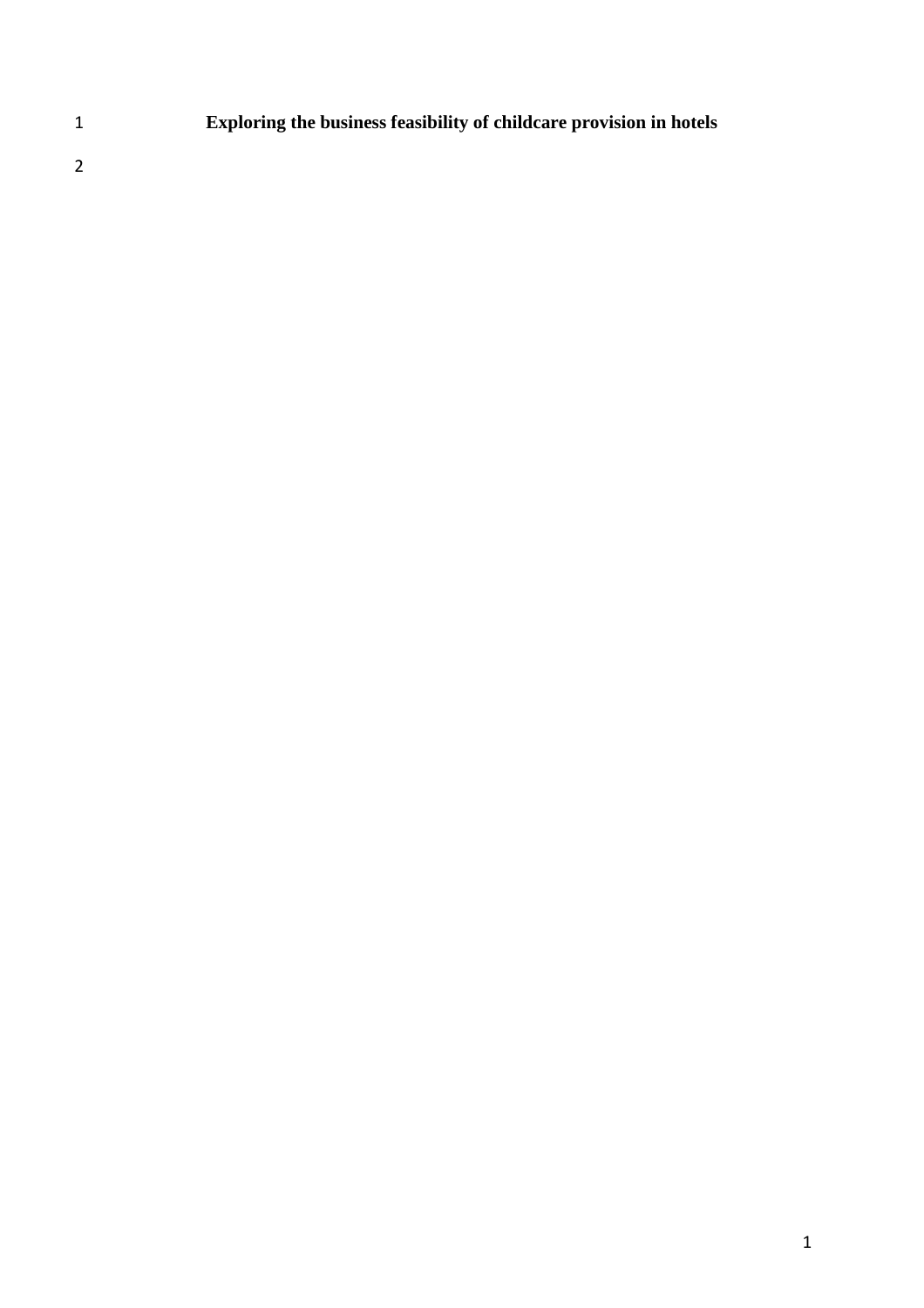#### **ABSTRACT**

2 In light of continuous growth of family tourism hotels should consider providing childcare to family guests. Very few hotels have however embraced this market opportunity and the determinants of childcare provision in hotels remain poorly understood. This paper contributes to knowledge by exploring the business feasibility of providing childcare in hotels. Semi-structured interviews with key stakeholders, i.e. family guests (n=20) and managers (n=9), in UK hotels establish the numerous benefits of childcare provision. They also reveal such barriers of implementation as increased operational costs, lack of adequate staffing, children's safety considerations and seasonality of family tourism demand. To enhance feasibility of childcare provision, hotels should collaborate with each other, but also with local nurseries, to resolve the issues of fluctuated demand and staffing. Hotels should further consider extending childcare provision to their own employees and local residents. Policy interventions can facilitate this by offering dedicated financial and training support.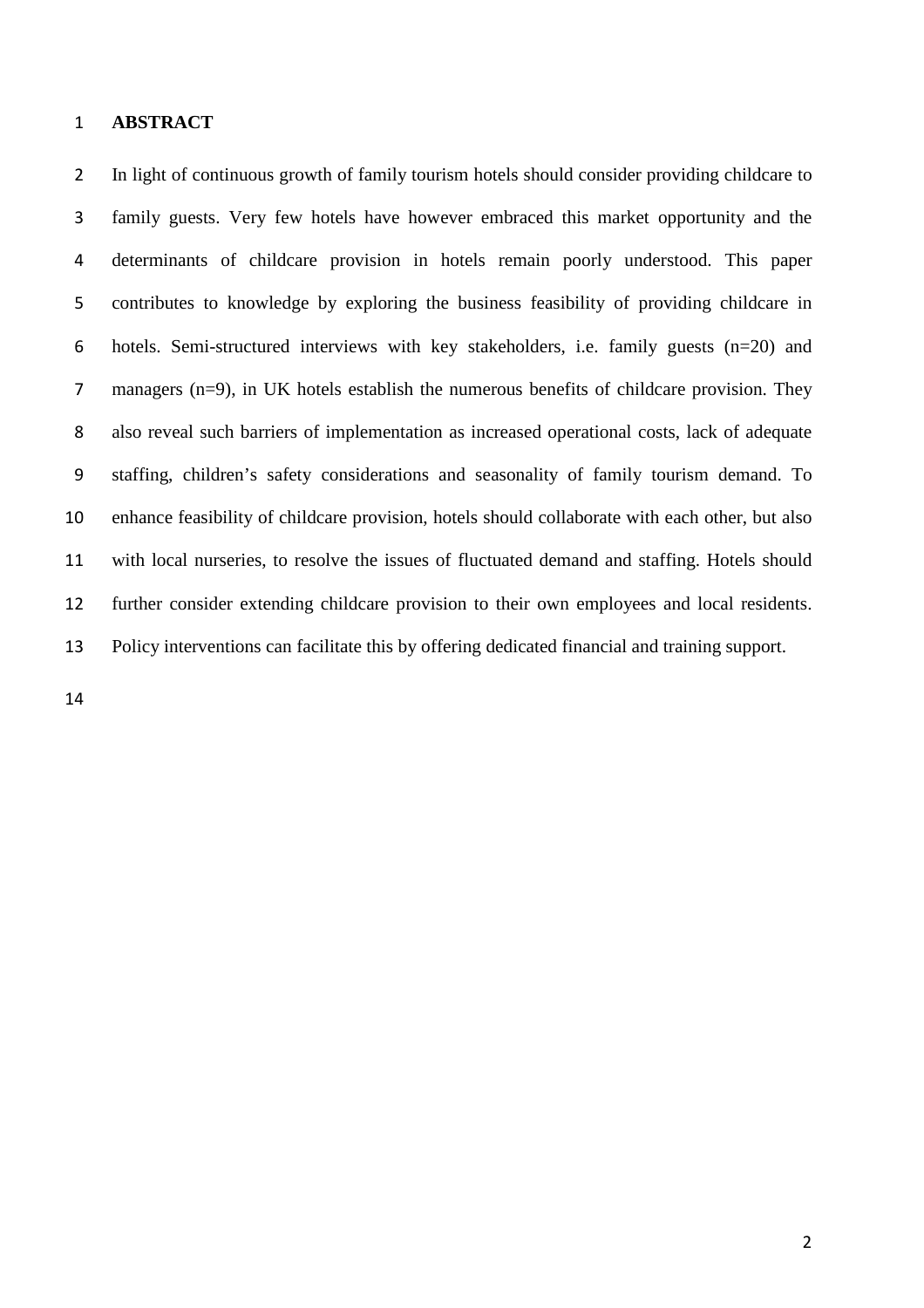# **KEYWORDS**

Hotel, family tourism, childcare, business feasibility, United Kingdom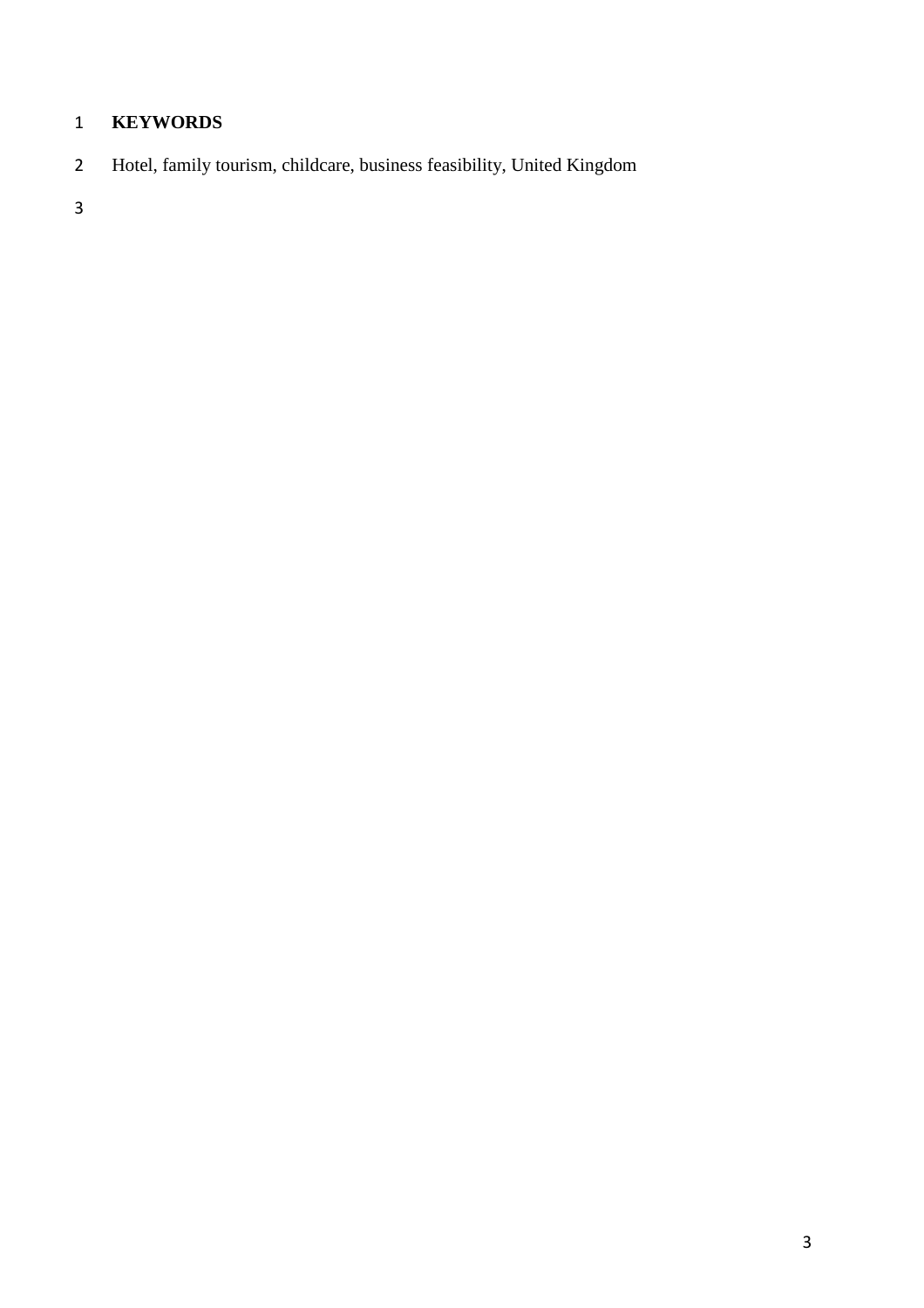# **HIGHLIGHTS**

|   | $\bullet$ | Explores the business feasibility of childcare provision in hotels                |
|---|-----------|-----------------------------------------------------------------------------------|
| 3 | $\bullet$ | Voices opinions of key stakeholders, <i>i.e.</i> hotel family guests and managers |
| 4 | $\bullet$ | Establishes positive impact of childcare provision in hotels on consumer loyalty  |
| 5 | $\bullet$ | Reveals the impediments of childcare implementation in hotels                     |
| 6 | $\bullet$ | Highlights measures to encourage the adoption of childcare provision in hotels    |
|   |           |                                                                                   |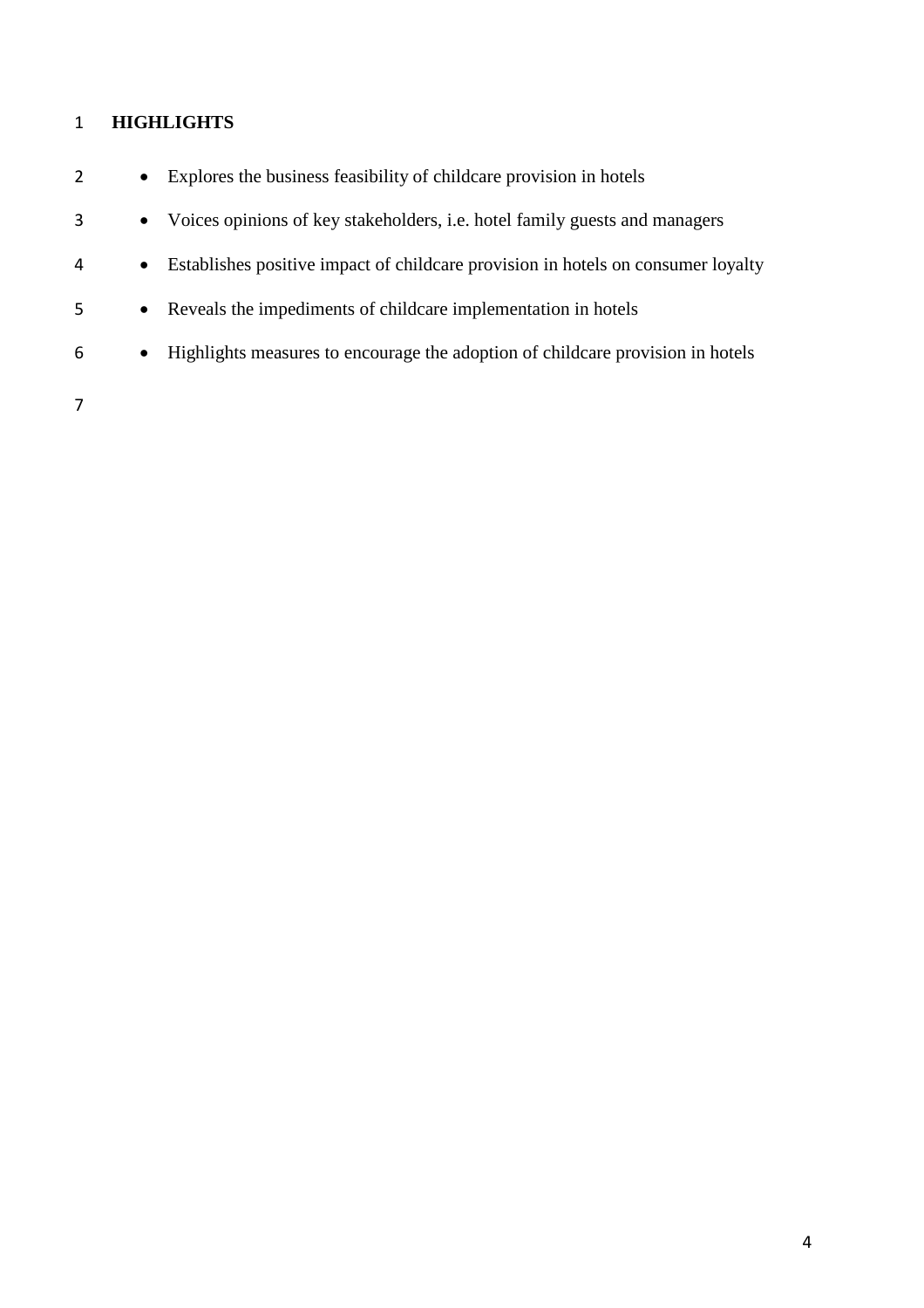#### **1. INTRODUCTION**

 Families with young children comprise circa 50% of the developed countries' population, thus representing an important target market in tourism (Schanzel *et al.* 2012). Parents are increasingly willing to spend quality time with their children and family tourism offers an opportunity to fulfil this goal (Choat 2016). Family tourism is therefore forecast to grow at the fastest rate among all segments of leisure travel, thus justifying the need for its prioritisation by tourism providers (Schanzel and Yeoman 2015).

 The growing magnitude of family tourism has prompted changes to tourism supply which is becoming increasingly family tourism orientated (Schanzel and Yeoman 2015). This holds true for hotels (Medlik and Ingram 2000) that look to accommodate the increasing number of guests represented by younger demographics, such as children travelling with parents (Rosenthal 2017). Due to increased children's participation in tourist decisions, consumers have developed new requirements for accommodation, leisure and catering facilities in hotels (Hay 2018), but also demanded new standards of care that are more suited for children (Gaines *et al.* 2004). Children have, thus, become a separate category of consumers who have their own needs, and these needs should be addressed by hotels to build loyalty among their family guests (Schanzel and Yeoman 2015). Moreover, children can now influence family holiday decisions as parents are being increasingly forced to take children's views and needs into consideration (Koc 2004). This accelerates demand for hotels that can effectively meet the needs of the young guests (Schanzel and Yeoman 2015). More specifically, consumers have become interested in hotels that can provide childcare services to families as such services can benefit both parents and their children (Gaines *et al.* 2004).

 Traditional childcare providers, such as nurseries, play an important societal role by simplifying life of families whose parents are in full-time employment (Elfer 2012). Having realised the growing potential of the children's market in tourism and having acknowledged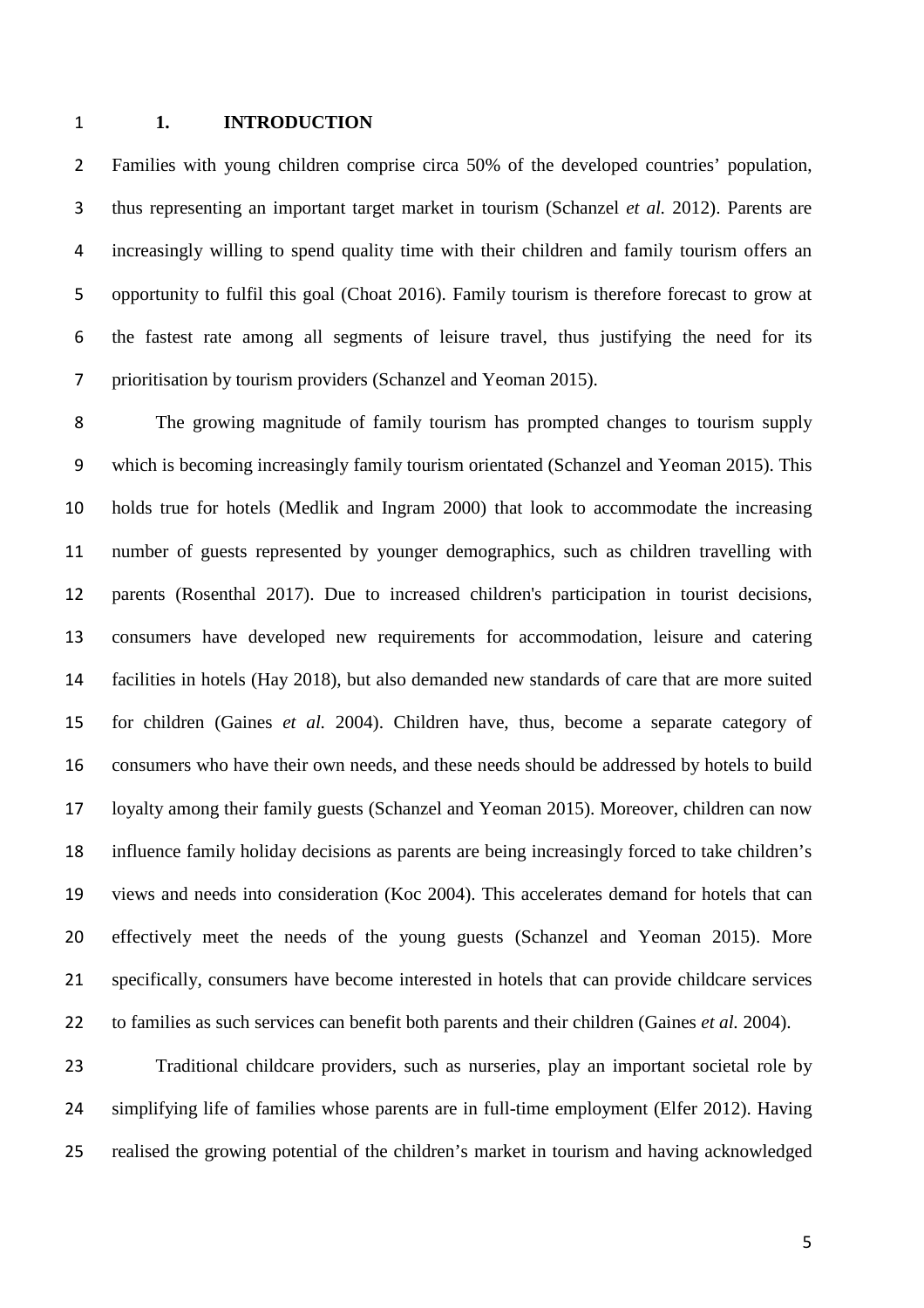the business model of traditional nurseries, hoteliers are increasingly engaging with family 2 tourists by addressing their need for temporary childcare when on holiday (Feng and Li 2016). The provision of childcare facilities in tourism is not new as, in the 1950s and 1960s, one of the key selling points of both Butlins and Pontins holiday camps was the provision of on-site nurseries, with trained nurses looking after children (Dawson 2015). Building upon this tradition of holiday camps, to date, childcare provision has become available in many holiday resorts, with TUI leading on the provision of tailor-made services for children (TUI Family Life 2018). The pioneering role of holiday resorts in providing childcare to their guests can be explained by customer perception of these as being the places of family fun and relaxation, with bespoke facilities and activities developed to meet demands of both adults and children (Carr 2011). However, traditional hotels have not yet integrated childcare provision into the scope of their operations with childcare services being offered on an ad-hoc, rather than consistent, basis.

 Although the growing societal importance of childcare provision has long been recognised, the topic remains understudied in the context of hotel management (Gaines *et al.* 2004). While extant research has looked into public (Shdaimah and Palley 2018) and private (Bastos and Cristia 2012) childcare provision as well as childcare provision at workplace (Harker 2000), no studies have specifically addressed this topic in the context of hotels. There is evidence that childcare provision holds multiple benefits for hoteliers, especially in terms of revenue generation (Harris 1999), customer loyalty build-up (Leva and Ziliani 2018) and, via the integration of childcare considerations into the corporate social responsibility practices, on corporate image and reputation (Lai *et al.* 2010). This underlines the need for an in-depth investigation as the lack of research leaves hotel businesses unsupported in their decisions on whether or not to embrace childcare provision because no empirical evidence on the (dis)benefits of its implementation in hotels can be found in the literature.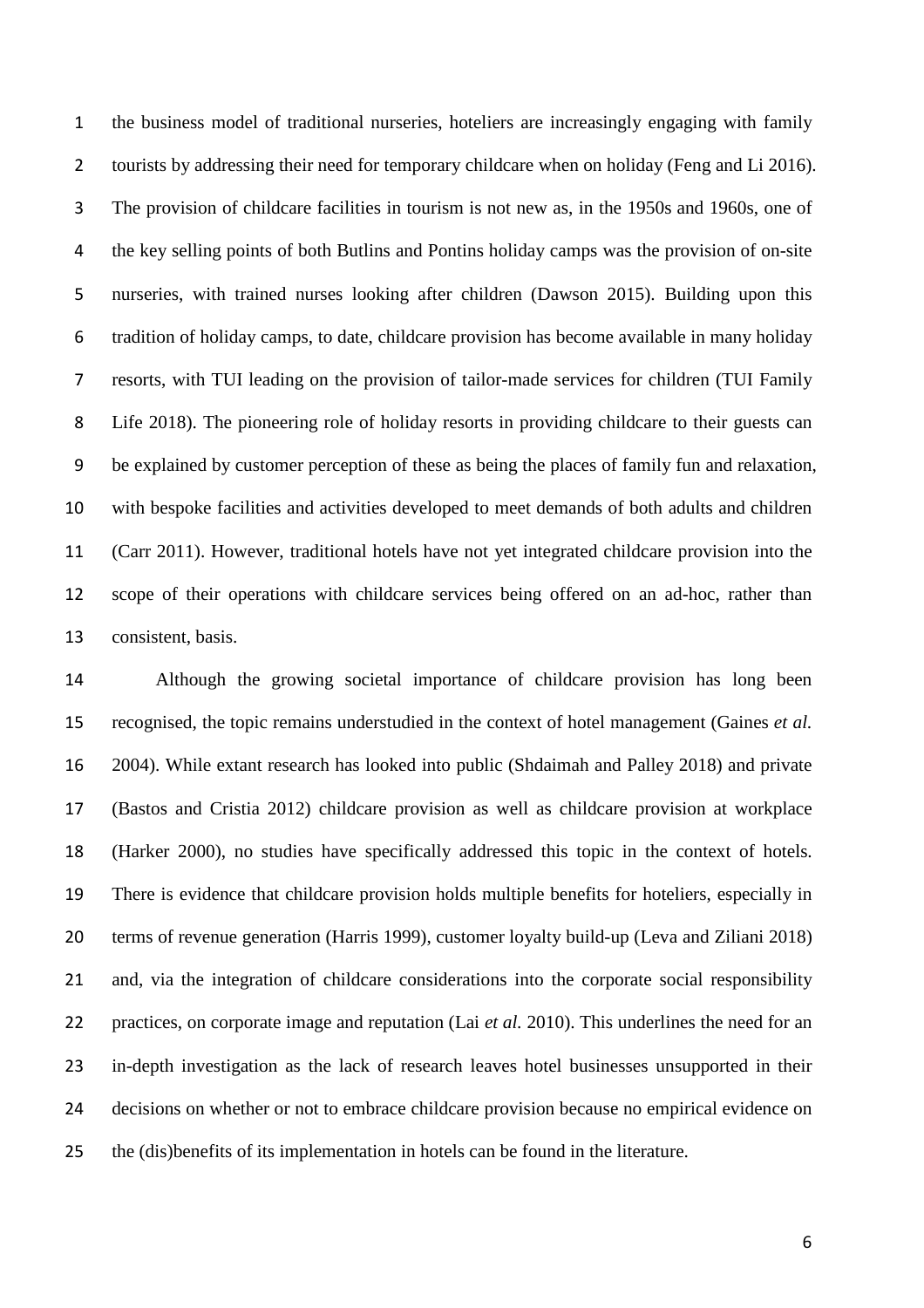This paper plugs this knowledge gap by exploring the opportunities and challenges of childcare provision in UK hotels. For a (more) holistic analysis, the topic is examined from the perspective of two key stakeholders, i.e. hotel managers and family guests.

- 
- 

### **2. LITERATURE REVIEW**

## *2.1 Family tourism*

 The large, and yet growing, magnitude of the phenomenon of family tourism has long been recognised (Koc 2004). In the UK alone, family holidays account for 30.2 million overnight domestic trips with an estimated 33% share in the UK's domestic tourism market (Visitbritain 2015). Importantly, this figure represents immediate family holidays only, i.e. the holidays of parents with their children, and excludes extended family holidays, i.e. the holidays of grandparents with their grandchildren (Schanzel and Yeoman 2015). If these are added to the picture, the overall share of family tourism in the UK's domestic tourism market can be as high as 41% (Independent 2010). This figure is generally in line with the more recent data from ABTA (2017) whose estimates suggest that family tourism in the UK accounts for 40% of the market. The nature of family tourism and its fast growing rate imply that it has become paramount for tourism and hospitality providers to design appropriate, family tourism related, products to meet the rising expectations of their custom (Gaines *et al.* 2004)

 The reasons for family tourism are manifold. Aside from considering family travel as a means of strengthening family bonds, family tourists value the sense of achievement, fun and memorable experience when on holiday (Ho *et al.* 2013). Further, family tourists view holidays as an opportunity to learn new skills and spend quality leisure time away from home (van Balen and Bos 2009). Decision-making in family tourism is complex with families considering a number of factors prior to reaching a consensus on where to travel, how to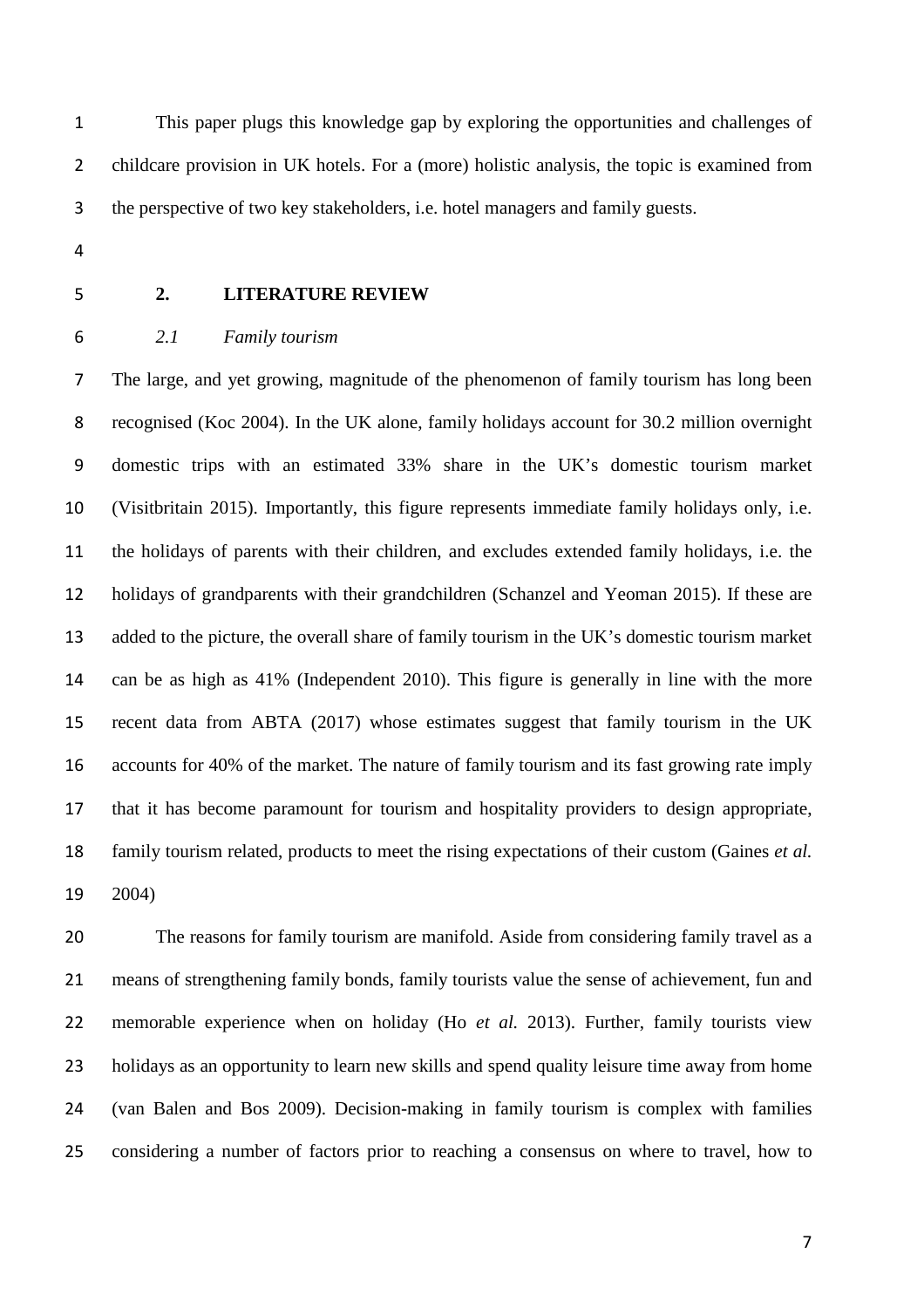travel and where to stay (Blichfeldt 2008). Family income and personal preferences play an important role in these considerations but other factors, such as children demands, may intervene and complicate the decision-making process (Kang and Hsu 2005; Rojas-de-Gracia *et al.* 2018; Wang *et al.* 2004). When traveling with children, parents tend to consider the following main factors: destination safety; travel distance to a destination; quality of interaction (entertainment) at a destination; availability of child-friendly activities and facilities at a destination; and provision of family–oriented programmes in hotels (Khoo- Lattimore *et al.* 2015). Importantly, besides the above holiday preferences of parents, opinions of other family members have been increasingly influencing the decision-making process of family tourists (Bronner and de Hoog 2008). The judgment made by parents of the quality of family holidays has become strongly dependent on their envisaged children's experiences (Gram 2006), thus highlighting an important role of children as a potential enhancer of family holidays (positive effect) but, concurrently, as their possible inhibitor (negative effect) (Hay 2017; Hay 2018).

 In terms of the positive effect, holidays represent one of the most popular and long- awaited family activities because, as a complex entertainment experience, they provide all family members with an opportunity to experience a unique location outside home and allow them to play a variety of new roles in the new context (Shaw and Dawson 2001). As a specific way of social consumption, family tourism has a positive effect on socialisation and maintenance of family bonds (Hay 2018). It can further increase cohesion among family members and enhance family's common interests (Shaw and Dawson 2001). Holiday activities improve children's collective awareness and help them learn new skills (Kluin and Lehto 2012). This is because, when on holiday, children seek their own special experiences that need to be unique, challenging and fun (Gaines *et al.* 2004). Hence, it has long been recognised that provision of holiday services that can fulfil interests and expectations of both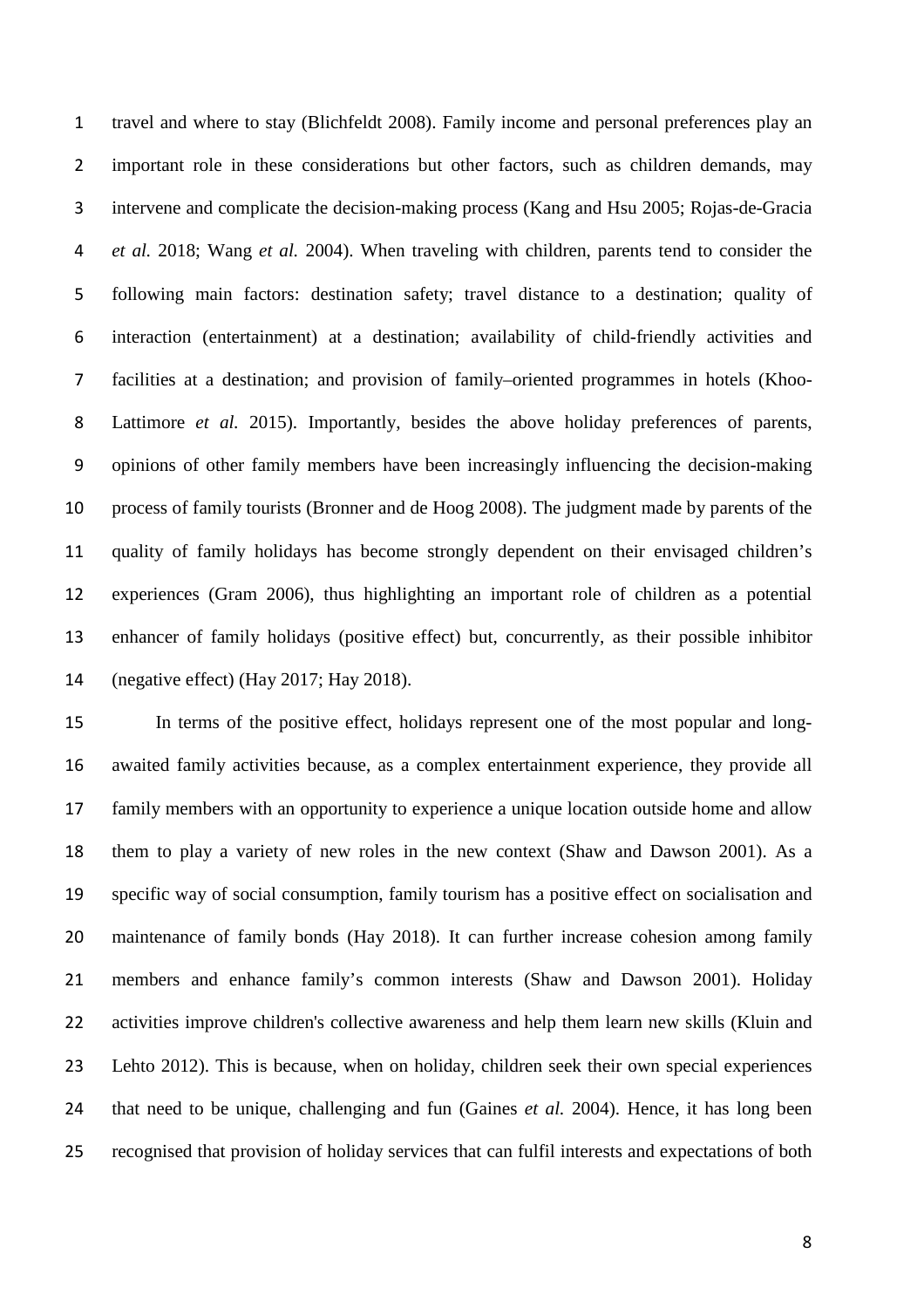adults and children represent a viable extension of the nature of hospitality which could make tourism businesses more successful (Makens 1992).

 In terms of the possible negative effect of children's presence on the quality of family holidays, availability of adequate services for children to fulfil their needs and wants can complicate holiday decisions of parents as it can hamper the selection of transport and accommodation providers (Kang and Hsu 2005). As a result, tourism and hospitality businesses that fail to provide satisfying services to families with children can put themselves in a disadvantaged position in the marketplace (Schanzel *et al.* 2012). Moreover, the satisfaction requirements between children and adults differ. The need to satisfy both parents and children represents a difficult task for tourism and hospitality providers as both parties impose strong influence on the perceived satisfaction level of a family as a whole (McDonald 2008). It is a vital challenge for business professionals to satisfy parents and children at the same time, and Schanzel and Yeoman (2015) posit that the tourism and hospitality industry should embrace the need to face this challenge for the long-term business sustainability.

 The business challenge of catering for family tourists is further exacerbated in the situations when parents put the satisfaction and desires of their children in advance of their own. If children are dissatisfied with their holidays or a specific element of their holidays, such as hotel stay, then their parents tend to experience frustration and discontent, the phenomenon known as "vicarious enjoyment" (Levey 2009). Vicarious enjoyment is particularly applicable to families who travel with young children, babies and toddlers as parents tend to prioritise preferences and experiences of younger children due to their perceived vulnerability and related well-being concerns (Lehto *et al.* 2012). The families with both young children and older children may therefore represent the most demanding clients for tourism and hospitality businesses who face the challenge of not only satisfying the parents, but also satisfying their children, whose levels of satisfaction may, directly or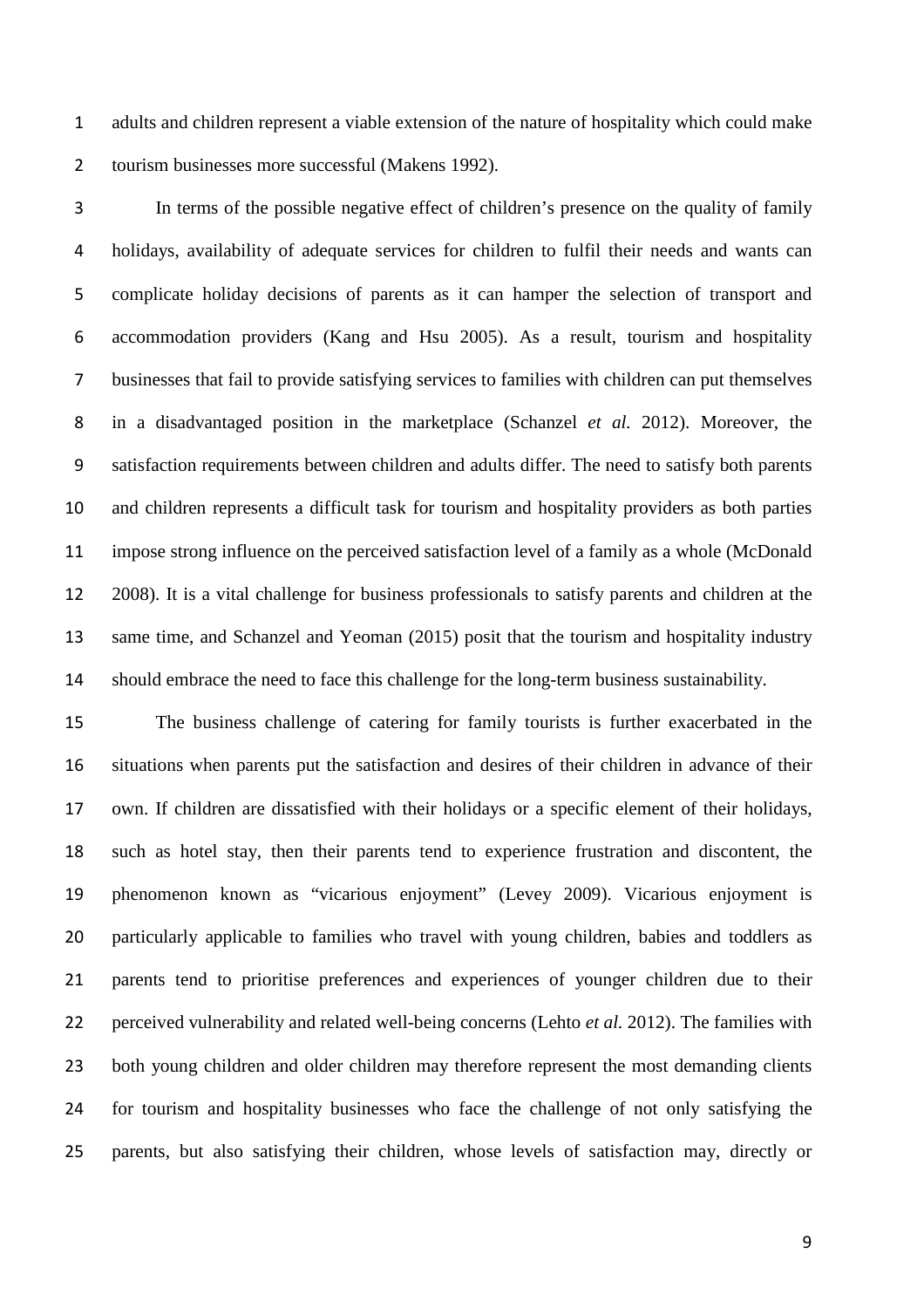indirectly, affect the levels of satisfaction of their parents, as per above. Indeed, while appropriate arrangements can be made to satisfy one party, there is always a danger that these could make the other party dissatisfied, thus jeopardizing loyalty of family guests (Hay 2017). Interestingly, extant research on family tourism tends to focus on the families with older children while families with younger children or families with children representing a range of age groups have been left largely unstudied (Small and Harris 2014).

- 
- 

#### *2.2. Hotel business model and family tourism*

 The basic goal of a hotel business is to generate income by providing accommodation and catering services to tourists (Harris 1999). For income maximisation, hotels take advantage of revenue management techniques, especially those that aim to sell auxiliary products and services (Oltean and Gabor 2016). These refer to any supplemental products or services that companies can offer to their customers in addition to the traditional products and services (Morosan 2014). In the case of hotels, auxiliary products and services are represented by the provision of leisure and conference facilities, transport and accommodation upgrades, to mention a few (Oltean and Gabor 2016).

 In light of the rapid development of family tourism hotels have (re-)designed their facilities and amenities in order to cater for the needs of parents and children (Schanzel and Yeoman 2015). To this end, some hotels have considered providing an auxiliary service of childcare to their family guests as a means of boosting revenues and building consumer loyalty (Oltean and Gabor 2016). Another consideration was given to childcare provision in the context of hotel employment as, by offering childcare to staff, there is an opportunity to improve the work-life balance of hotel employees, thus contributing to the goal of corporate social responsibility in the hospitality industry (Habibah *et al.* 2015).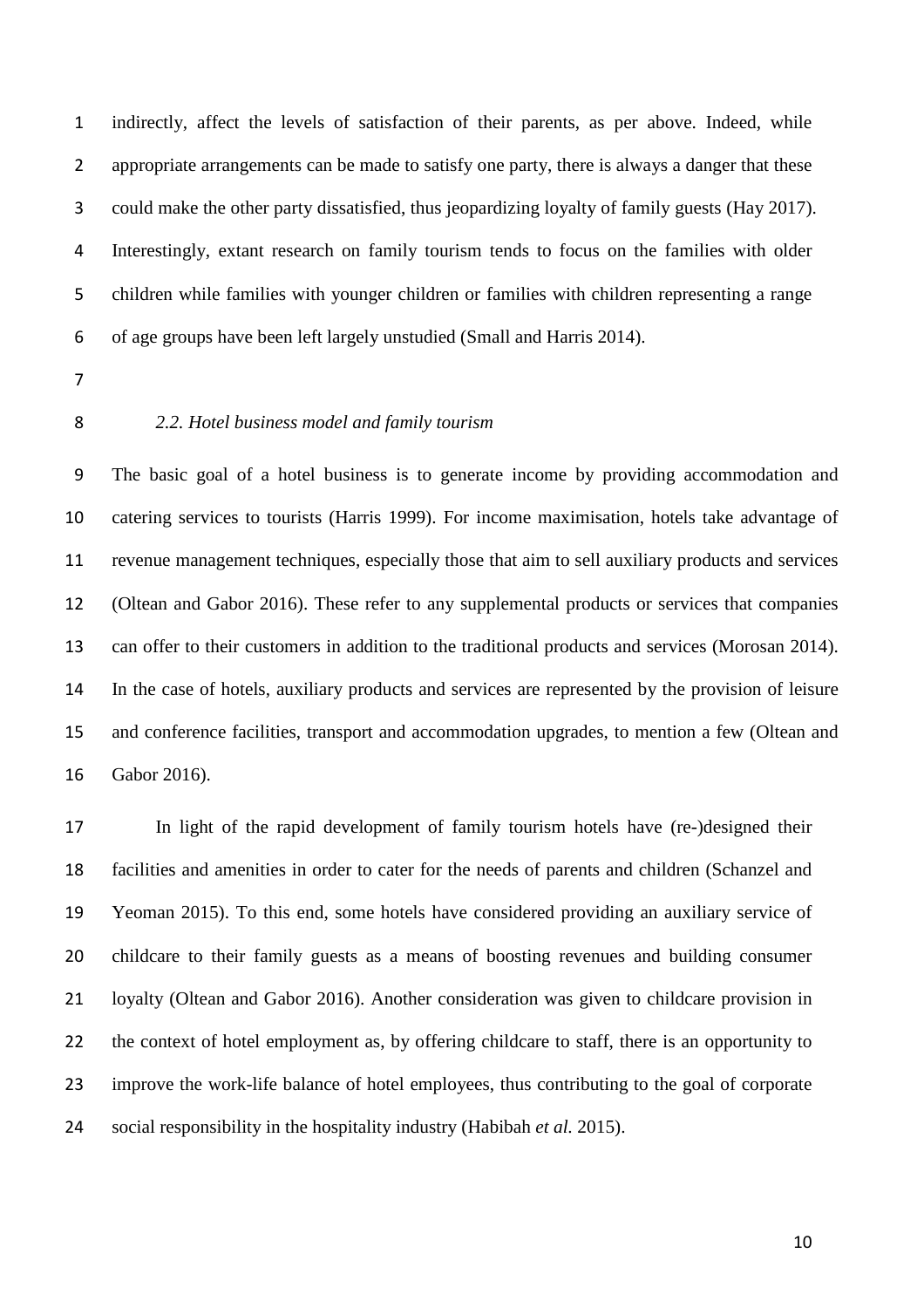It is argued that the 'classical' recreational and catering facilities of hotels make them suitable for offering childcare as an auxiliary service to guests, but also to staff. Hotels as tourist accommodation providers have traditionally catered for a substantial share of the global family tourism market which is due to (better) space availability and perceived value (Carr 2011). Some hotels, such as the Luxury Family Hotel Group (LuxuryFamilyHotels 2018), have appealed to family tourists by incorporating children in their target market and by offering children-friendly services to their guests. Following positive response from consumers, some hotels have started providing the services of baby-sitting, children's day care and holiday kids' clubs by default. For instance, the Omni Hotels (Omnihotels 2018) offer tailor-made childcare services to their guests on a regular basis, thus positively differentiating themselves from competition.

 It is important to note that, for international hotel chains, targeting family tourists can be challenging as families from different national cultures have different expectations regarding the scope and the scale of holiday childcare provision. For instance, Asian parents tend to focus more on the educational purpose of the children's activities when on holiday (Khoo-Lattimore *et al.* 2015). In comparison, many 'western' parents prefer the 'novelty' and 'out-of-the-box' activities for their children (Schanzel and Yeoman 2015). This suggests that hotels need to understand the market opportunities of providing childcare to their guests but, concurrently, to appreciate its challenges (Gaines *et al.* 2004).

 For hotels to learn about how to offer childcare to their guests, it would be necessary to look at how these services are organised and managed by nurseries and other, more professional and/or 'experienced' childcare provision organisations. Nursery is a place where young children and toddlers are looked after while their parents are at work (Elfer 2012). Childcare in nurseries not only covers many aspects of health care, parenting and maintenance but, more importantly, it also contains the elements of education in its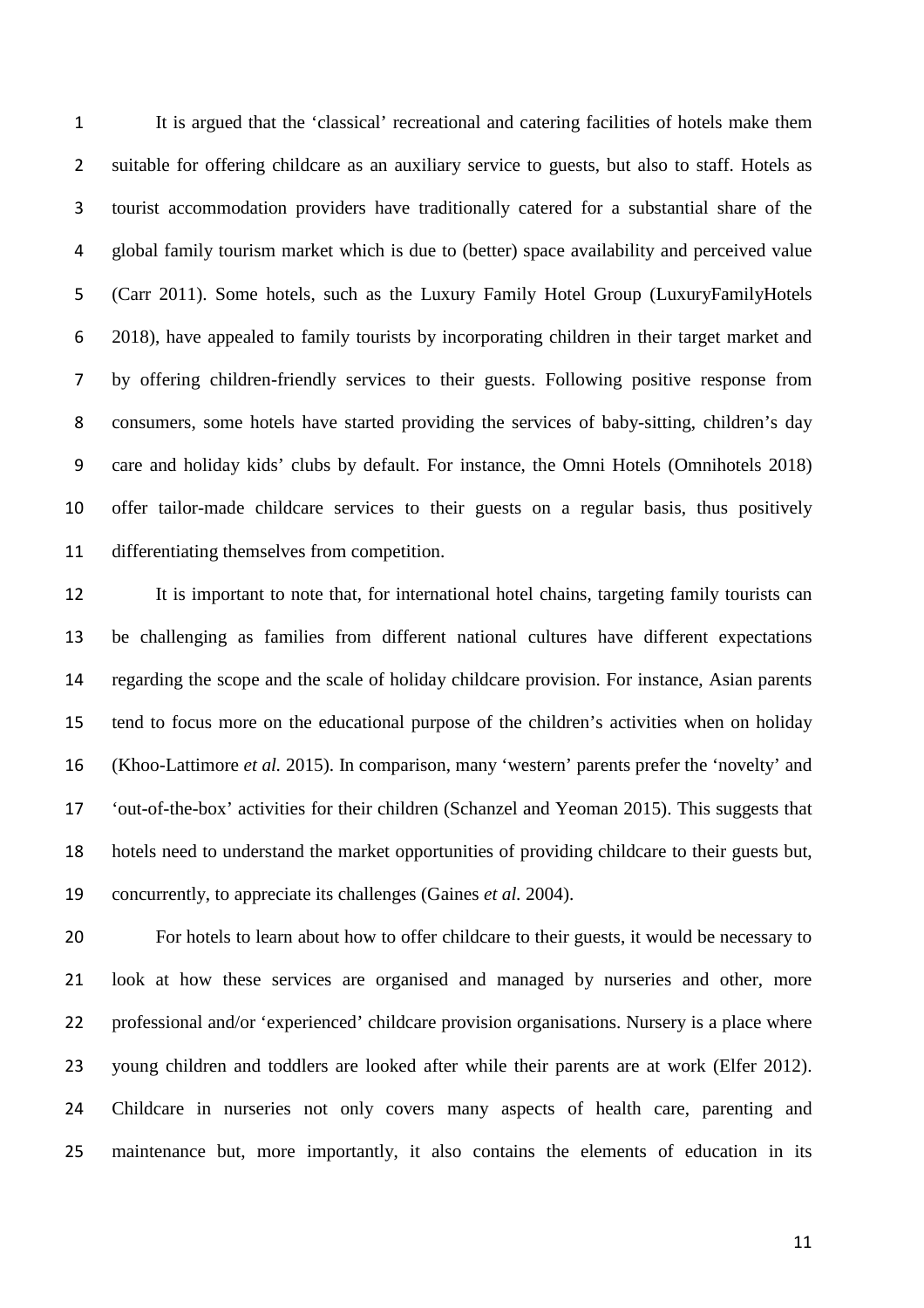connotation (Randall 1995). Extant research on childcare in nurseries is well-established and has looked into the challenges of basic childcare provision (De-Regil *et al.* 2013), physical fitness of children (Iwata *et al.* 2011), physiological and psychological reactions at the growth stage of young children, and the relationship between children and the surrounding environment (McCann *et al.* 2007), among others. The extensive line of research on childcare provision in nurseries can guide hotels on how to offer childcare to their guests. For instance, according to Hamalainen *et al.* (2013), the different types of educational games should be provided to the children of different ages to enable better engagement and more effective learning. Moreover, the often significant variations in children's physical and mental well- being in the different playing and learning environments should also be considered (Vincent *et al.* 2008).

 Holiday resorts represent hospitality business ventures that are more 'experienced' in childcare provision. Family tourists are interested in all-inclusive pricing and the business model of holiday resorts revolves around this appeal (Schanzel *et al.* 2012). Holiday resorts are often defined as a world of families with children, where appropriate facilities and amenities are available to facilitate children's playing and learning (Carr 2011). The provision of dedicated child-friendly facilities and amenities significantly increases the operational costs of hospitality enterprises (Obrador 2012). However, childcare provision in holiday resorts enhances satisfaction of family tourists, thus pinpointing a 'cost versus consumer loyalty' dilemma which hoteliers have to face when deciding on whether or not to invest in childcare provision (Gaines *et al.* 2004). The research exploring the opportunities and challenges of childcare provision in all-inclusive holiday resorts as well as traditional hotels is, however, under-developed, thus signifying a crucial knowledge gap.

*2.3. Integrating childcare provision in hotel business models*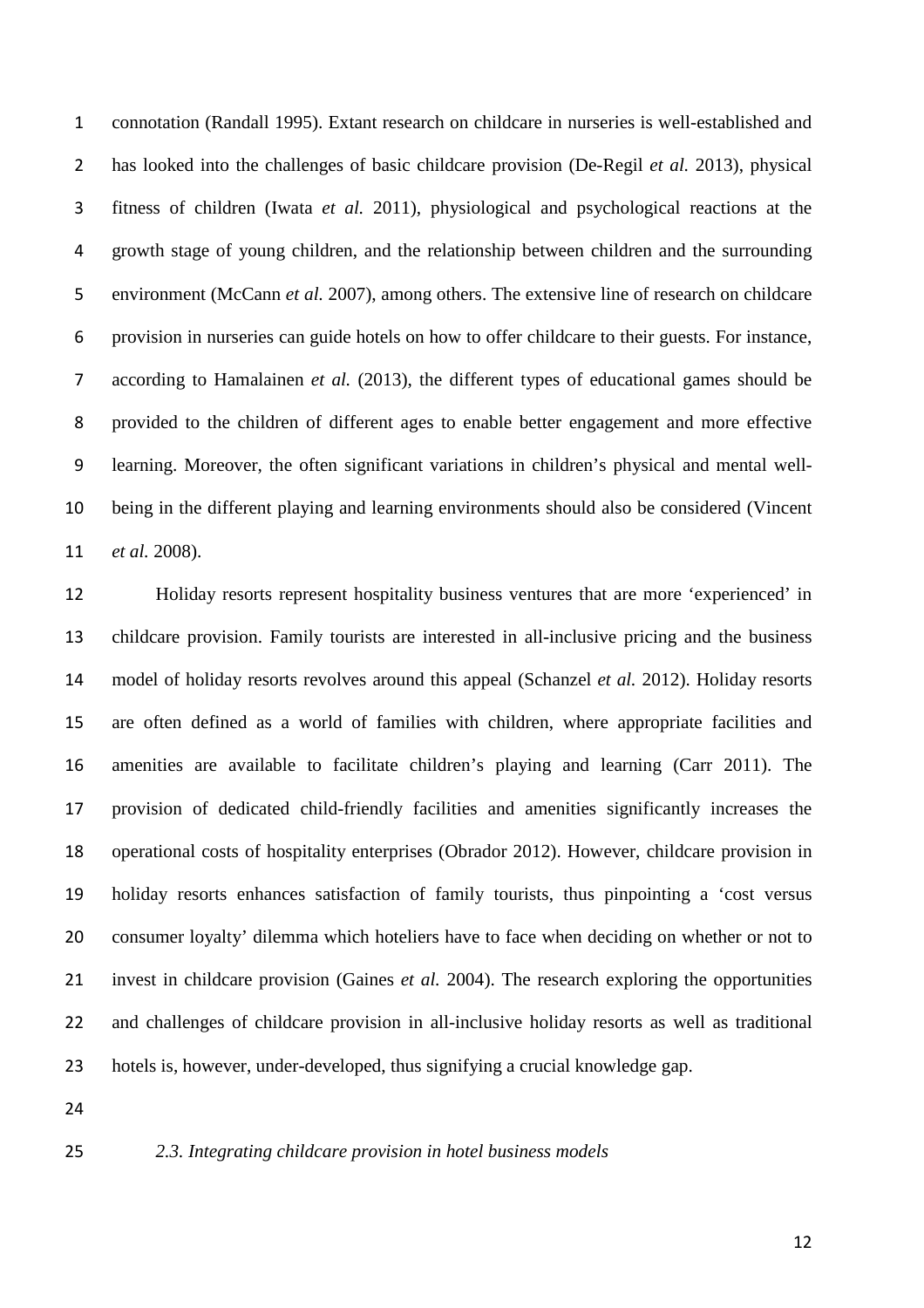Although there is limited evidence of research on the determinants of successful integration of childcare provision in hotel business models, the literature review has revealed five factors that should be considered by hoteliers aiming to cater for family tourists: provision of facilities for children; provision of activities for children; staff skills and qualifications; children's safety; and seasonality.

 When it comes to the provision of adequate children's facilities, Hay (2017) posits that consumers expect the same standard of facilities in hotels for both adults and children that they would have at home. To this end, the hotels that cater for families should develop the facilities based on the knowledge of their particular needs (Gaines *et al.* 2004). Further, according to Brown (2001), 80% hotel guests expect a separate space for 'children to hang out' when choosing a hotel, thus emphasizing the role of dedicated space for children's play, but also underlining the need to have specialised equipment facilitating this play. This requires hotels to not only consider the entertainment preferences of children, but also the installation and maintenance costs of entertainment equipment. These may represent a significant portion of hotel's overall operational costs (Kim 2013; Smith 2013; Fu and Park 2017).

 In order to enhance the quality of relationships between family members, most parents would like the hotels to not only offer a diverse programme of children's activities, but this programme to also include the activities that parents could also participate in (Gaines *et al.* 2004). To this end, the Moonfleet Manor Hotel in the UK offers educational activities, such as fossil walks and bird-watching tours, designed for both parents and children (Moonfleet Manor Hotel 2018). The need for diversified activities that appeal to various consumer groups (i.e. parents, older children and younger children) requires innovative thinking in the planning of the hotel's infrastructure when targeting family tourists (Khoo-Lattimore *et al.* 2015). Encouraging participation of parents in children's activities is beneficial from the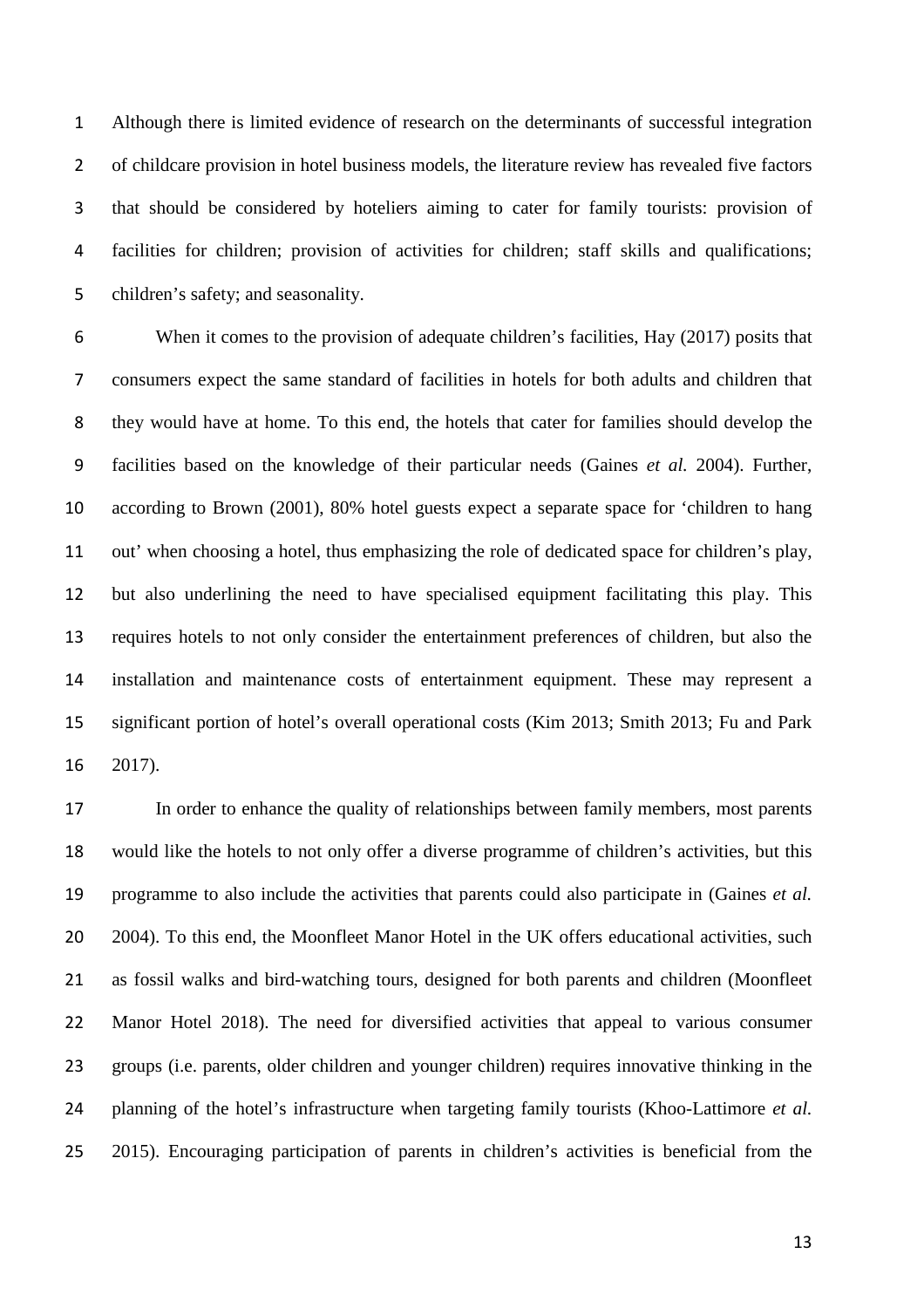hotel business' perspective as this holds the potential to enhance satisfaction of both parents and their children (Backer 2013; Korstanje 2011; Kozak 2012).

 Recruiting employees who are mature, caring and efficient is one of the key success factors for a hotel business which caters for family tourists (Khoo-Lattimore *et al.* 2015). Day-to-day work with children requires hotel staff to have adequate knowledge of such subjects as education, nursing, psychology and/or recreation management (Gaines *et al.* 2004). This represents a challenge for hotels whose employees are not always educated to a degree level. Further, provision of staff training on how to use hotel facilities and equipment designed for children may be costly (Schanzel *et al.* 2012). The needs for staff training have to be identified and the related training costs carefully calculated which can be challenging from the viewpoint of budgeting (Schanzel and Yeoman 2015).

 Children's safety is another concern that hotels have to address if they choose to offer childcare to their guests (Khoo-Lattimore *et al.* 2015). Parents expect hotels to prioritise safety of their children when they procure and install childcare related services, such as the facilities requiring the use of electricity or water (Schanzel and Yeoman 2015). These facilities must be secured and regularly monitored to ensure they impose no risk onto children, thus giving parents the 'piece of mind' feeling. Furthermore, in some countries, such as the UK, hotel staff will likely need to go through a criminal records check, which takes time and costs money, to ensure legal compliance (GOV.UK 2017).

 Parents are fined for taking children of school age away on holiday during the term time in the UK (GOV.UK 2018), but also in other countries, such as South Korea (Kim and Lehto 2013). This suggests that childcare services in hotels would be in high demand only at weekends and/or during the school holiday periods. This is challenging from the managerial viewpoint as, for better return-on-investment efficiency, the services and facilities designed for children should be kept open all year long, including the low season. Seasonality of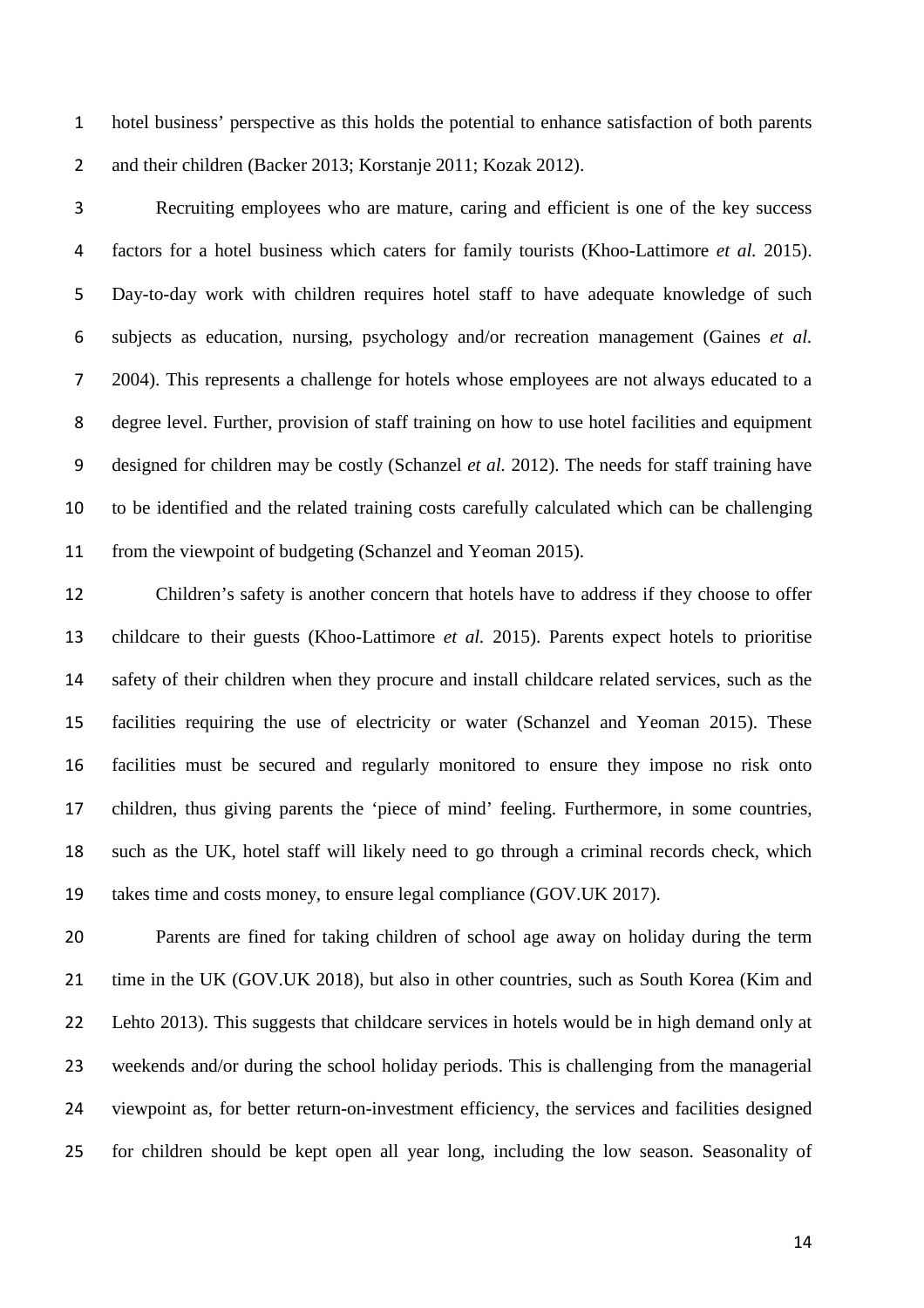family tourism imposes extra costs as the hotels choosing to provide childcare to their guests must maintain the staff and infrastructure to be used throughout the year.

 Considerations of hoteliers regarding investment in childcare provision should embrace an idea of offering childcare not only to hotel guests, but also to staff. This can not only optimise operational costs, but further enhance the appeal of a hotel business to its key stakeholder, i.e. employees. The instances of providing childcare to hotel's staff are however rare. This is surprising given that, in the West, it is broadly expected that females with children, even young children, work to make themselves financially independent (Hagen 2004). Further, Lewis (2011) pinpoints the crucial role of childcare provision played in encouraging parents to go back to work, which is in line with Hagen (2004) who claims that, to fulfil the expectations of parents, adequate support must be given to them in terms of arranging cost-effective childcare services in the workplace. Previous research on work- related stress and work-life balance has considered childcare provision in support of females and younger parents at workplace. For instance, Hwang (2018) argues that working mothers receive lower parenting stress when employed by family-supportive organisations. Likewise, Perry-Jenkins *et al.* (2016) demonstrates that shift flexibility and organisational childcare support correlate well with the reduction of depressive symptoms among young parents. Hipp *et al.* (2016) shows that, by providing childcare, employers benefit from increased employee job commitment. Lastly, Karatepe and Magaji (2008) highlight the crucial role of reliable childcare provision for the enhanced work-life balance of female employees in hotels. All these studies, despite being seminal in marking the importance of childcare provision in hotels from the perspective of staff, did not consider a possibility for hotels to offer childcare to their employees as well as to their guests.

*2.4. Research gap*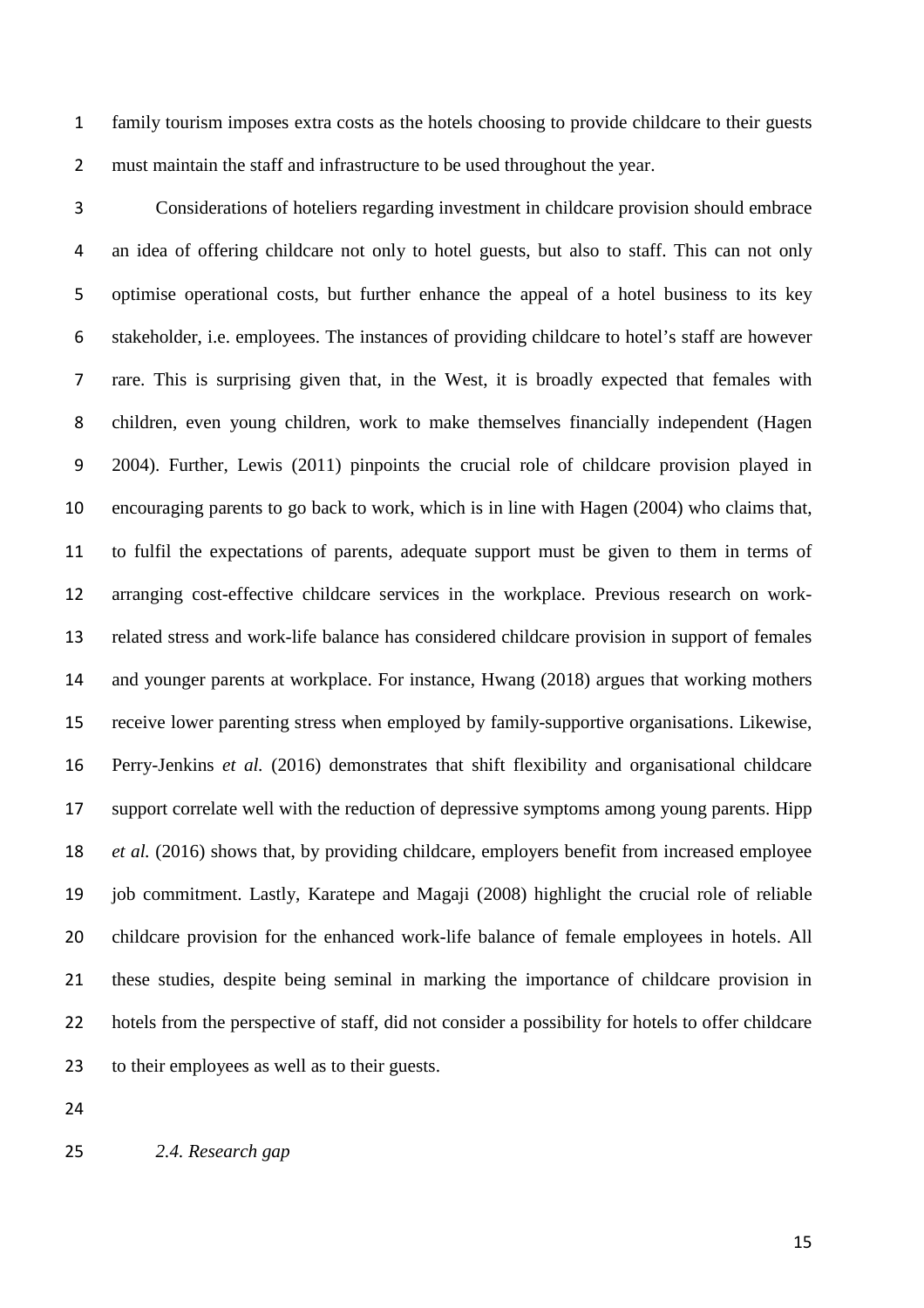The topics of family holiday decision-making as well as children as a driver and barrier of family holidays have long been discussed in academic literature. However, limited research has attempted to understand the feasibility of childcare provision in hotels even though its importance to drive satisfaction of family tourists and hotel staff has been shown. This study will bridge this important knowledge gap.

#### **3. METHOD**

 Considering scant nature and limited scope of research on childcare provision in hotels, and due to anticipated difficulties in participant recruitment, an interpretive, qualitative research method was chosen for primary data collection and analysis. Qualitative research was considered most appropriate due to the exploratory character of this project as qualitative research facilitates an in-depth evaluation and conceptualisation of people's feelings and opinions, especially on societally important topics, such as childcare provision (Veal 2011). Primary data were collected via face-to-face, in-depth semi-structured interviews. These enabled participants to reveal their true feelings and opinions (Veal 2011), thus providing rich information for an in-depth, exploratory analysis which this project set to undertake.

 To examine the business feasibility of childcare provision in hotels, it was crucial to understand its prospects from the viewpoint of key stakeholders, i.e. hotel guests and hotel managers. Thus, two separate interview protocols were designed, with one targeting family tourists and the other one focusing on hotel's senior managers The initial themes explored in 21 the interview protocols were derived from the literature grounding upon five main topics: 1) the factors affecting decision-making of family tourists when choosing a hotel to stay (Khoo- Lattimore *et al.* 2015); 2) children as a driver of family holidays (Shaw and Dawson 2001) and 3) their barrier (Kang and Hsu 2005), and; 4) the opportunities and 5) challenges of childcare provision in hotels. Topics 1-3 were primarily investigated in interviews designed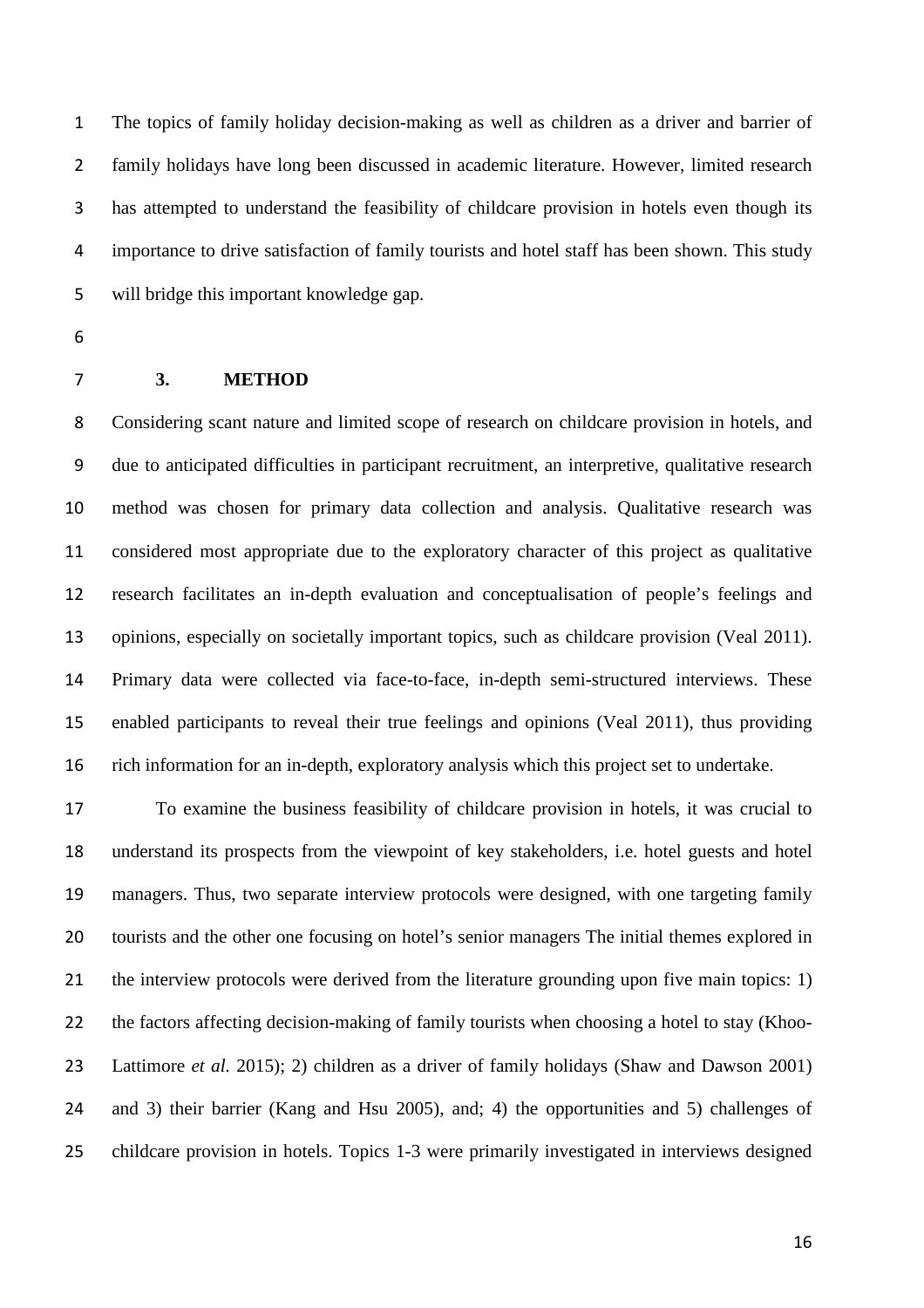for hotel guests and topics 4-5 were mainly examined in managerial interviews. Data analysis was iterative and both interview protocols were regularly updated to include any new themes emerging from interviews.

 Interviewing took place in July-August 2018. Homogeneous purposive sampling was applied for recruitment which is due to known difficulties in engaging hospitality managers and hotel guests in research projects (Filimonau and Krivcova 2017). The sample of hotel managers was represented by senior managers of upmarket hotels in Dorset (UK). The focus on upmarket hotels was deliberate as it is argued that these hold the foremost appeal in terms of childcare provision given they cater to relatively wealthy categories of clientele. To enable a diversity of views, all managers represented different hotel businesses. They were first approached via email which explained the purpose of research and requested an interview. Following this, an on-site visit was made to those hotel businesses that responded positively to the email, aiming to provide more detail on the research project and confirm willingness of managers to be interviewed. The sample of hotel guests was made by family tourists staying in the same hotels where managerial interviews were conducted. Consent from hotel management to approach their guests was always obtained prior to recruiting family tourists and, on some occasions, hotel managers aided in the recruitment by introducing researchers to family guests. Both members of the family were interviewed to enable an in-depth elaboration. As family interviews often exemplify the (dis)balance of power (Eggenberger and Nelms 2007), every effort was made to ensure that both family members could voice their opinions freely and in sufficient detail. To this end, a number of dedicated prompts were 22 added onto the interview protocols seeking engagement of both members of the family in the conversations held. Given that national culture may affect perception of family tourists regarding the scope and scale of childcare services provided in hotels (Khoo-Lattimore *et al.*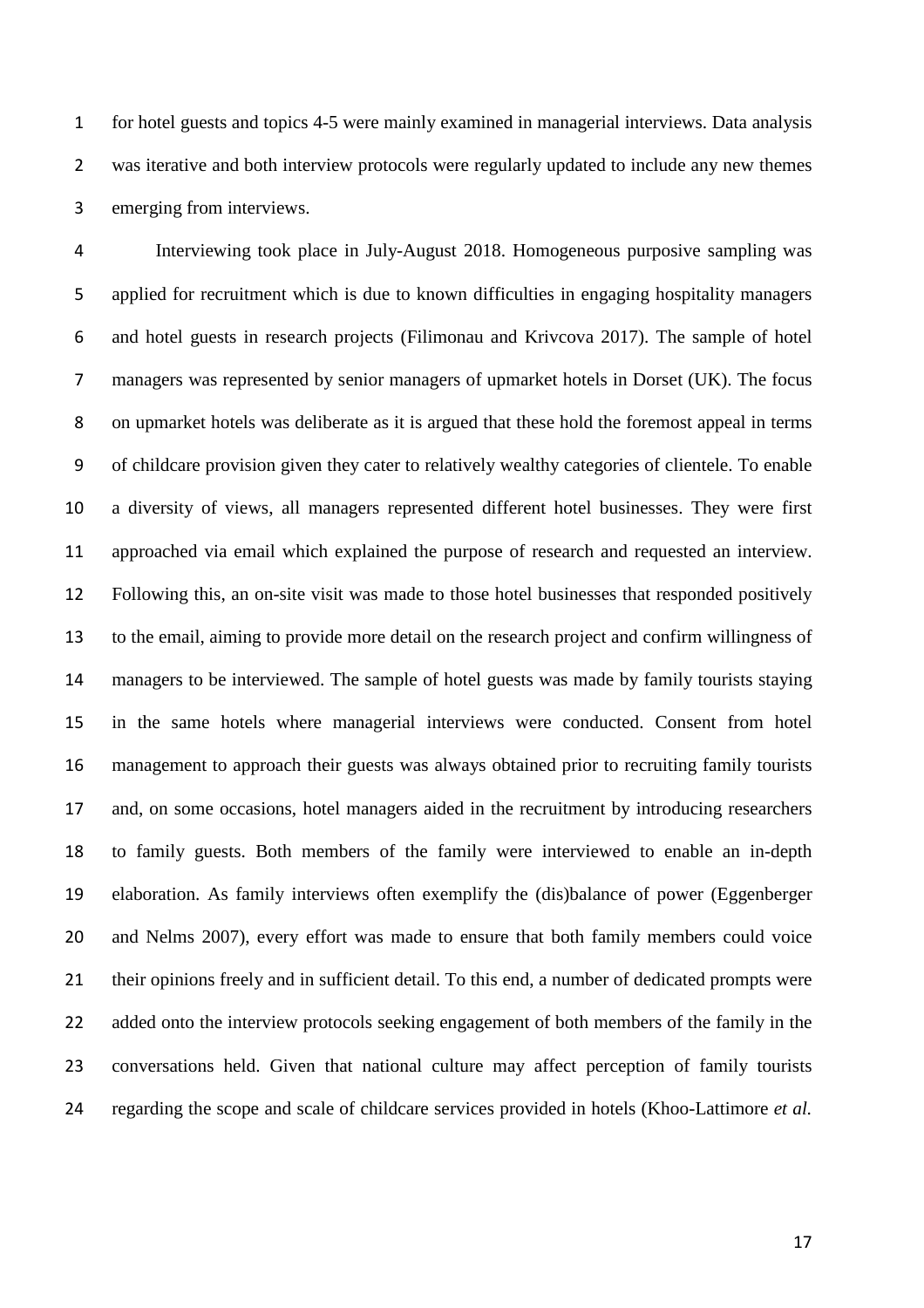2015), the sample of hotel guests in this study was represented by domestic (British) tourists only.

 Sample size was determined by data saturation. Saunders *et al.* (2012) suggest that at least twelve in-depth interviews are required for reaching saturation and disclosing the commonalities in interview responses. In this project, saturation was reached with 29 interviews (Table 1). The average duration of interviews was 30-40 minutes. Interviews were digitally recorded and transcribed. No incentives were offered for participation.

[Insert Table 1 here]

 Thematic analysis was applied to the data collected. Following the procedure outlined in Braun and Clark (2006), the codes and sub-codes were identified and categorised into major themes. This was facilitated by specialist software for qualitative data analysis, NVivo, which enabled a deeper review of the rich data collected and provided better visualisation of the inter-linkages between the main codes and sub-codes derived. The key concepts emerged from thematic analysis were supported by the most representative quotations. Figure 1 represents the coding structure.

16 [Insert Figure 1 here]

- 
- 

## **4. RESULTS AND DISCUSSION**

### *4.1 Factors affecting family holiday decision-making*

 Family holidays can be divided into several stages in which the stage of decision-making comes first (Rojas-de-Gracia *et al.* 2018). The influence of children is foremost at this stage as children can affect family travel decisions and behaviour by imposing physical (presence) and preference constraints, such as on travel distance and destination choice (Wang *et al.* 2004). Previous research reports that most parents consider children's experience as one of the major factors impacting the holiday decisions of the entire family (Gram 2006; Hay 2017).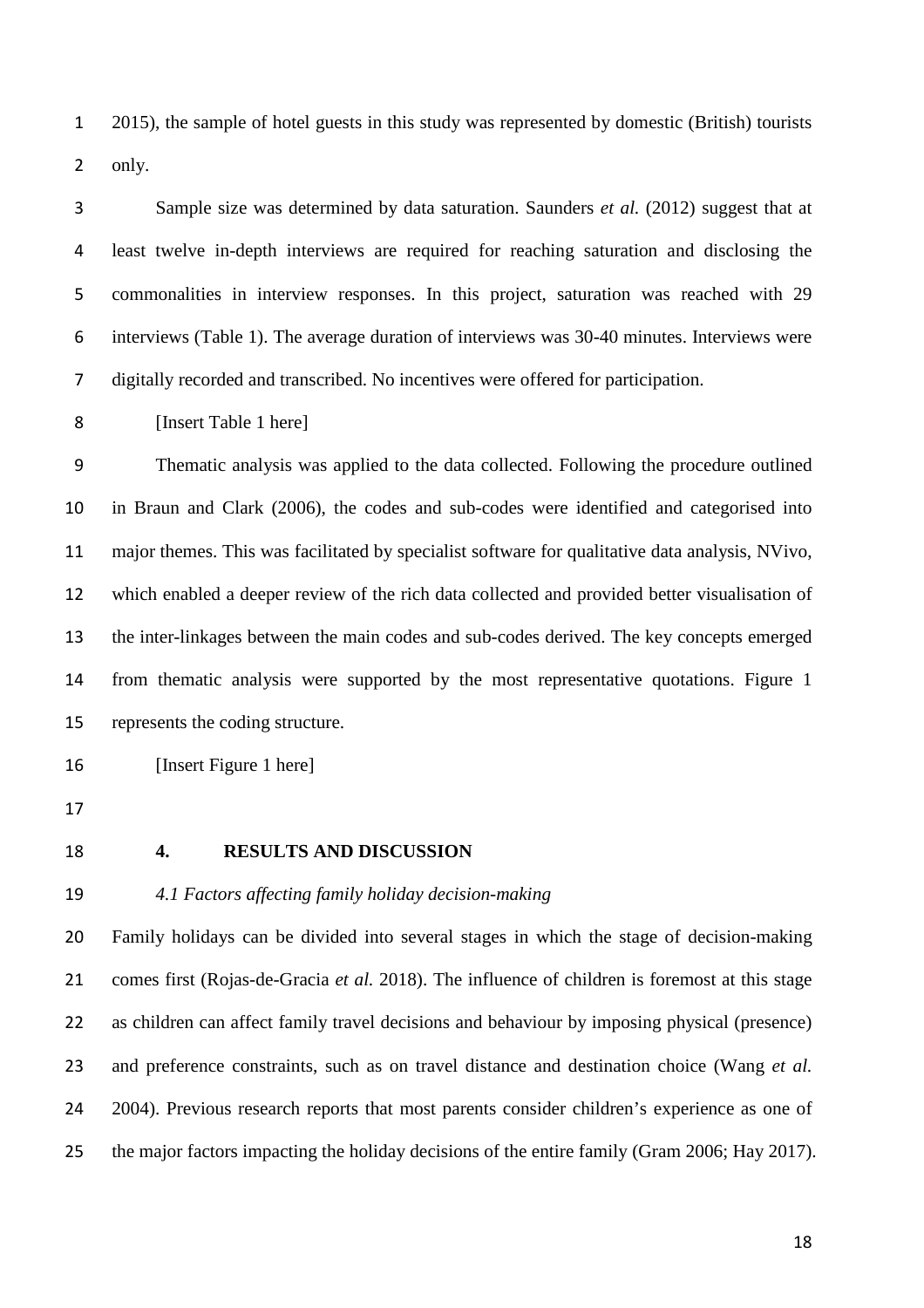This study confirms this by finding that while parents make holiday decisions by themselves, 2 the decision-making process they undertake is complex and usually revolves around the needs and the wants of their children:

 *'No, [my daughter] she didn't involve in [making a holiday decision] at all. It was my decision. But I think about what she will enjoy and something we could enjoy together as well. And I will search online to find somewhere we will all like to go'*  (Sian)

 As tourists spend a lot of time in a hotel, its amenities represent an important factor in holiday decisions of family tourists (Harris 1999). Further, the relative 'child-friendliness' of the destination and hotel staff exerts a strong influence (Blichfeldt 2008). This study confirms the literature by finding that the features of the hotel and its surroundings play a crucial role in family holiday decision-making (Figure 1) with all parents looking for places to stay where their children would be safe and well looked after. Once parents are satisfied with the hotel providing proper care to their children, there is a tendency to return, which is great from the viewpoint of the long-term hotel's business sustainability. Interestingly, many participants pinpointed the availability of supervised childcare sessions in hotels as one of the main reasons for their (return) holiday choice:

- 
- *'Last year we were in Portugal, and we stayed in Kinder hotels and they're the family friendly ones. So, we benefited from having a kids' club. So, once we've*

*experienced that, there's no going back really'* (Diana)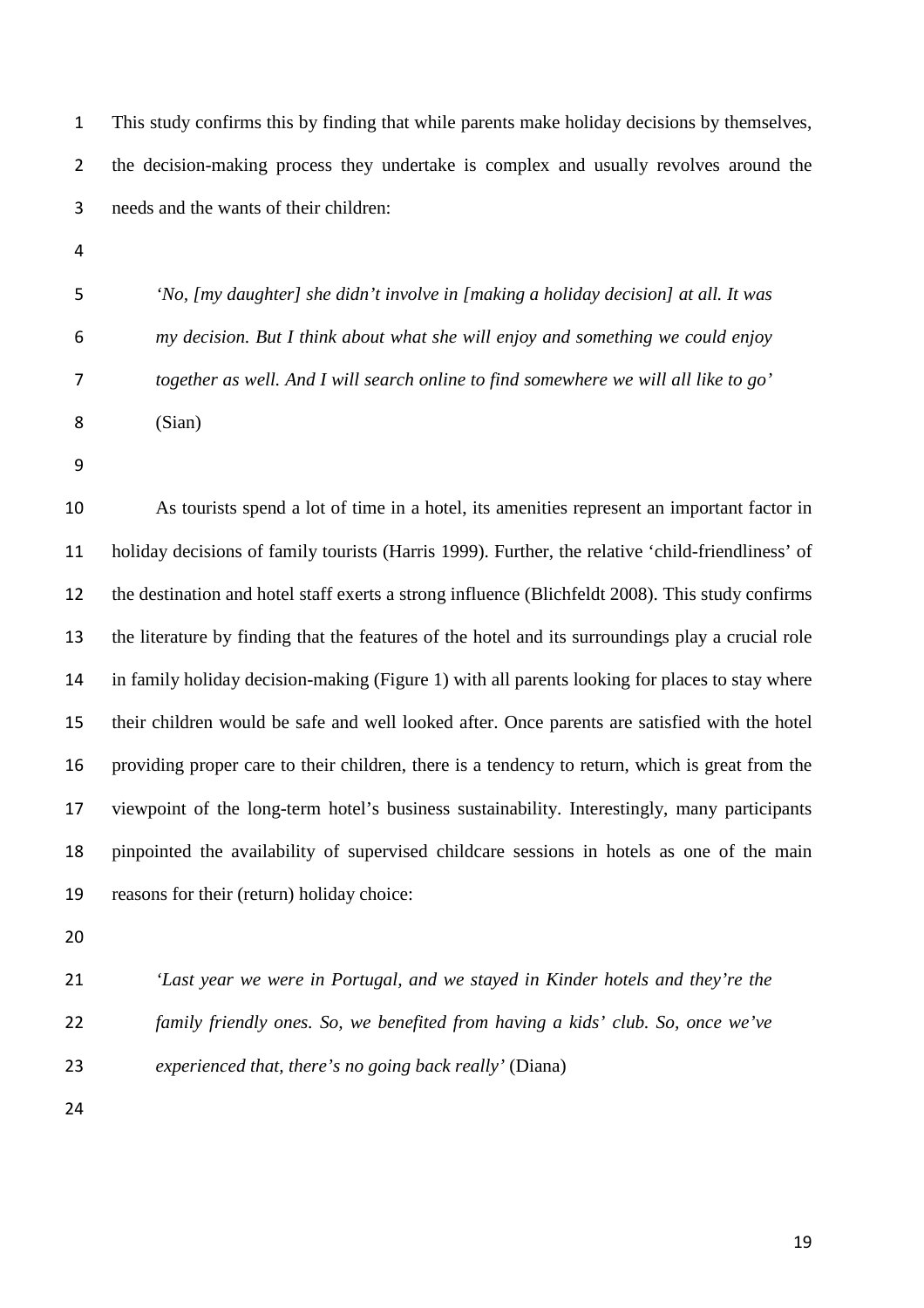In summary, the findings demonstrate that children affect family holiday decision- making. Children's needs and preferences, as well as the ability of hotels to cater for these, play an important role in the destination and accommodation choice of parents. This suggests that hoteliers should recognise children as one of their primary clientele given the influence they may impose on the purchasing power holders, i.e. their parents.

- 
- 

# *4.2 Children as a driver of family holidays*

 Family tourism provides a special way for parents to interact with their children, and children can thus be a driver of family holidays (Lamb 2010). Shaw and Dawson (2001) posit that family travel represents an opportunity to escape and spend quality time together. This study confirms this with its participants viewing family holiday as a compensation for not spending enough time with the children:

 *'I'd like to spend more time with her [daughter] when taking her on holiday as I'm always working and don't spend enough time with her. Quality time spent together is what a holiday is about and it is very important for us'* (Susan)

 Nowadays, children experience holidays more often than before (Clark 2001). As a result, they have developed a desire of their own special experience when on holiday with activities to fit their own interests (Gaines *et al.* 2004). Parents increasingly understand the importance for children to enjoy themselves on holiday by engaging in the things they like, and they often join the children's fun to bond with the loved ones (Gaines *et al.* 2004). In this study, many participants claimed that holidays offered an opportunity to their children to make new friends and/or to reinforce connections with other family members: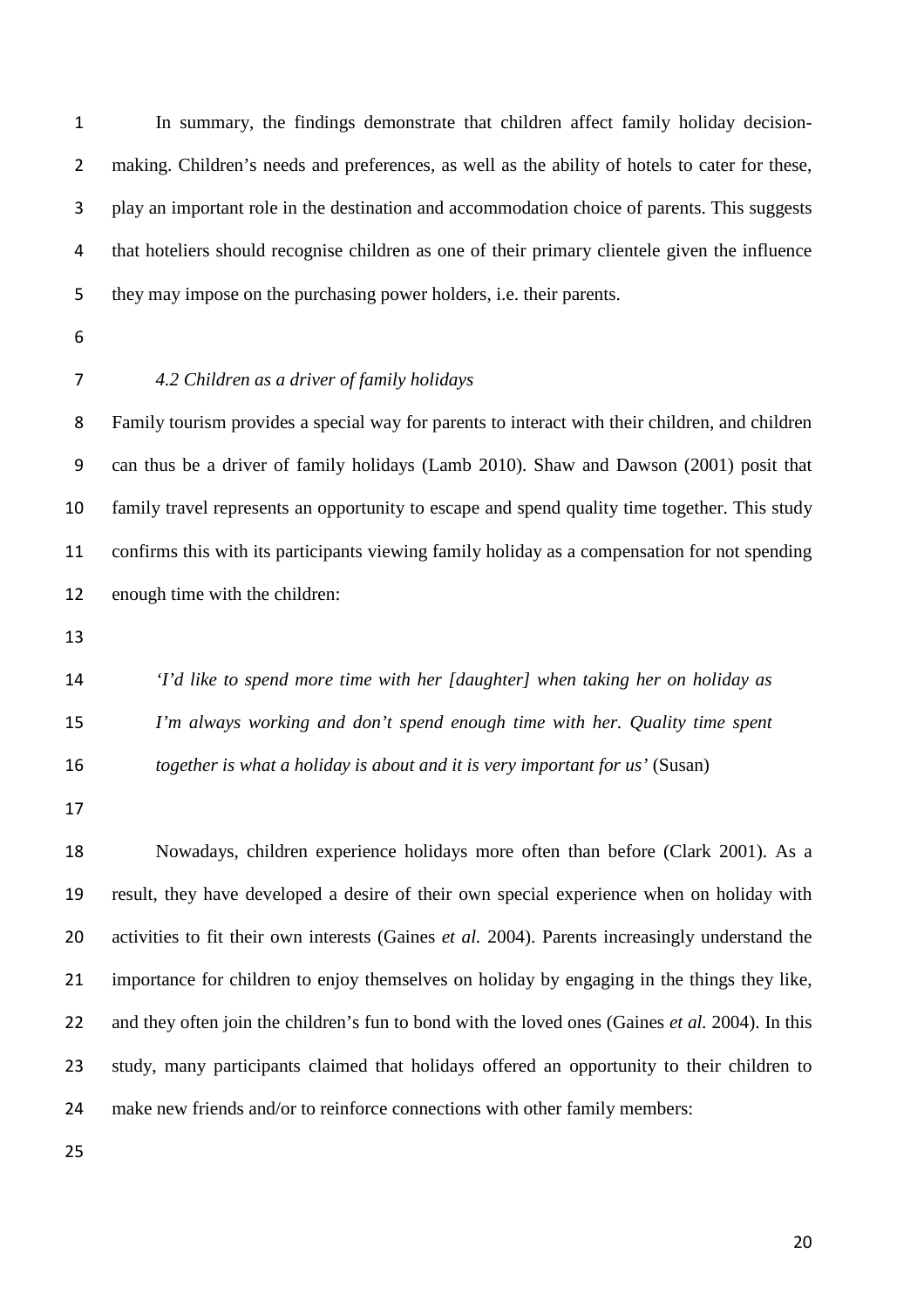- 
- 

 *'My daughter is eight and she's our single child. She's in the age that she always wants to play with friends, so she feels lonely sometimes. In a hotel like this she's very excited to play with other children and make new friends'* (Sarah)

 In summary, children drive family tourism by encouraging parents to spend more time together and by watching children enjoying themselves and having fun. However, there are certain challenges of traveling with children that family tourists need to consider.

- 
- 

# *4.3 Children as a barrier for family holidays*

 When travelling as a family, there is a growing customer expectation that hotels will provide extra services to the younger guests (Smith 2013). However, this study shows that the choice of family-friendly hotels and the availability of childcare services in hotels are limited in the UK, thus uncovering the related difficulties of family travel. Another issue raised by participants referred to the limited school holiday time which was seen as a major barrier for family tourism due to a small 'window of opportunity', but also because of higher holiday costs. Guests with babies and toddlers were particularly concerned about their future holidays fearing that school holidays would be a limitation for them to travel as a family.

 *'We always have to plan ahead when taking the children away on holiday, especially we need to be careful with [not missing] the school time. While it's school holiday, this type of hotel may be booked up two or three weeks before. So,*

*planning is very important'* (Susan)

 The high cost of travelling with children and the travel stress were frequently cited as the other main impediments of family tourism (Figure 1), which is in line with the literature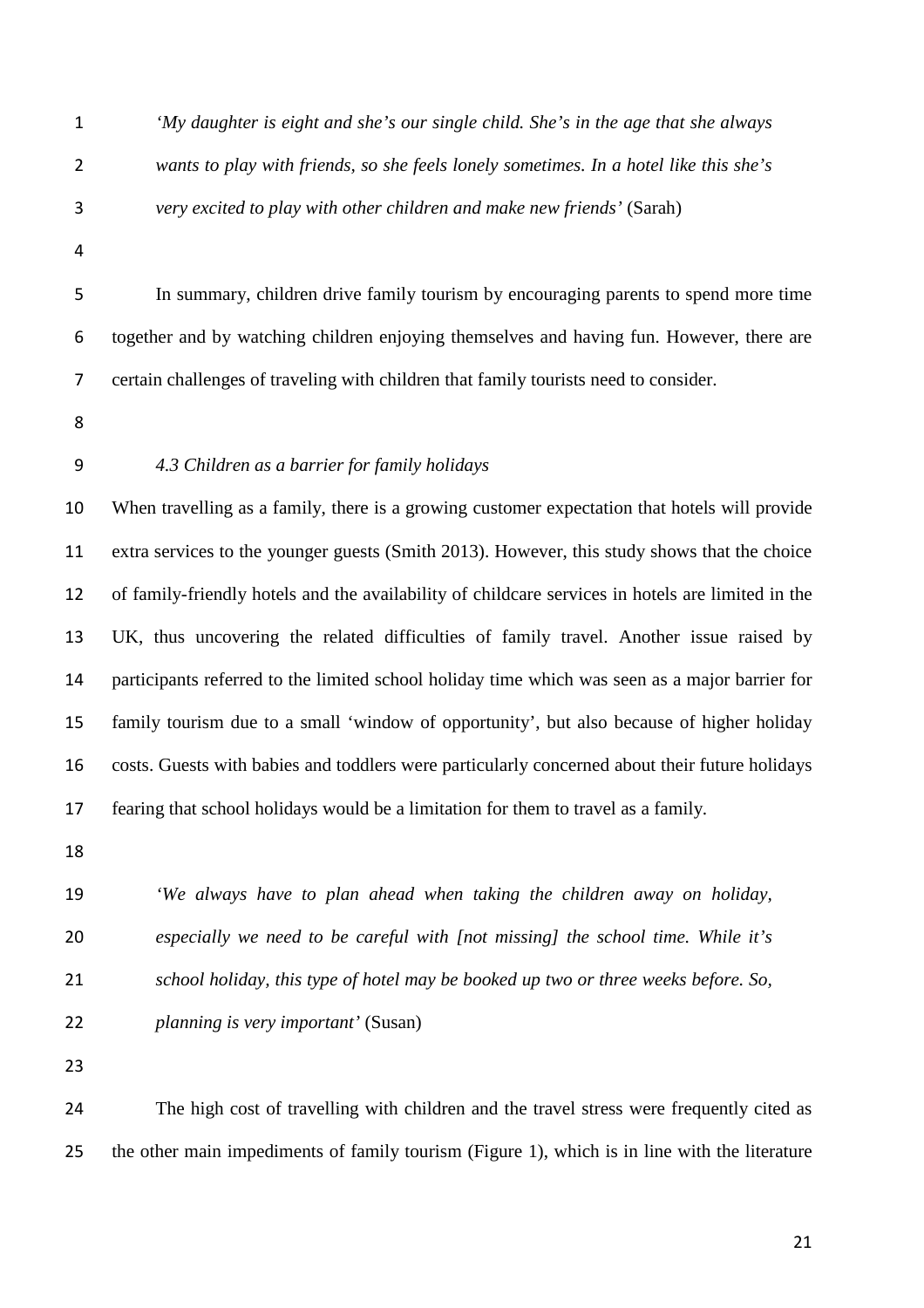(Schanzel *et al.* 2012). Tourism and hospitality providers were repeatedly blamed for taking advantage of the limited holiday opportunities available to families and charging excessive premiums to accommodate increased consumer demand during the non-school periods (Buhalis 2000). This notwithstanding, many participants expressed a strong desire to pay a reasonable price premium for an opportunity to have seamless holidays where the needs and the wants of all family members would be accounted for.

- 
- 

#### *4.4 Opportunities of childcare provision in hotels*

 All hotel managers agreed that family tourism represented a growing market trend (Schanzel *et al.* 2012) which their businesses strove to tap into in pursuit of improved revenues. To this end, many participants indicated that their hotels adjusted their product offer to make it more family- and children-friendly. For example, the 'kids' meals and menus have become mainstream in all studied hotels while extra beds were often offered free of charge to family customers. Moreover, a few managers claimed to have realised the potential held by various temporary childcare services to attract family tourists and acknowledged the need for the hotel sector to engage in their provision more actively.

 Nowadays, apart from the traditional bed and breakfast service, additional services are necessary to maximise and diversify revenues for hotel businesses (Oltean and Gabor 2016). Childcare provision as an auxiliary service in hotels was viewed favourably by the majority of participants representing both hotel guests and managers. Most guests indicated their willingness to pay for childcare related services, such as baby-sitting or children's activities, when staying in a hotel. They claimed that by providing childcare to their guests, hotel businesses could enhance consumer loyalty and become more competitive in the marketplace. Most hotel managers demonstrated good understanding of this market desire and acknowledged the numerous benefits held by childcare provision in hotels (Figure 1). Raouf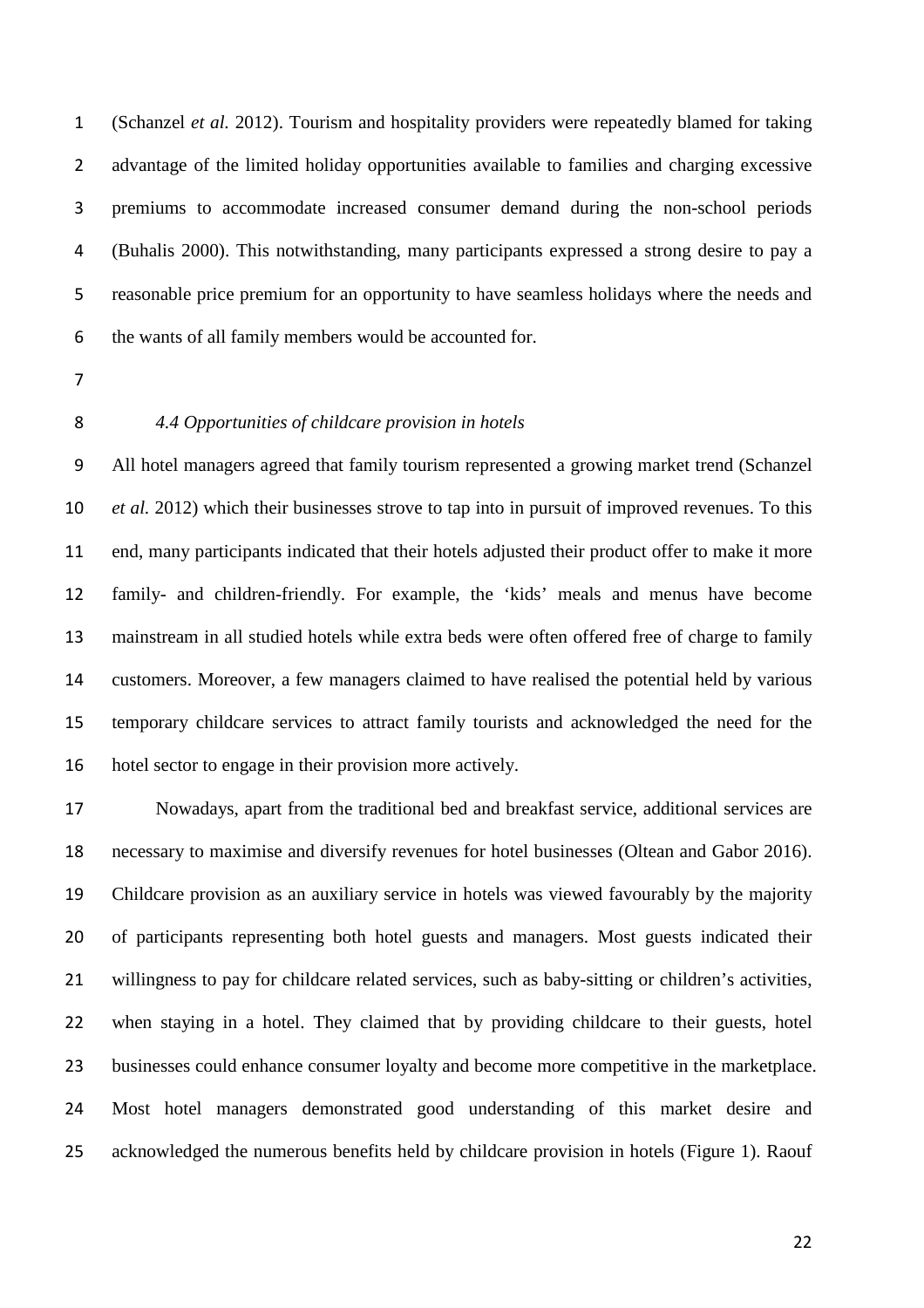and Joyoti (2017) suggest that a key for business success for hoteliers is to work on satisfying the needs of existing guests, which is to maintain the relationship and maximise their lifetime value. This holds true for the sample hotels as many managers referred to short stays as being dominant in their businesses, thus seeing childcare provision as an opportunity to improve customer satisfaction and encourage longer stays:

- 
- 

 *'I think this is a great opportunity. The guests would stay longer if we could provide childcare and, potentially, it could generate more revenue by increasing the occupancy'* (Patrick)

 Previous (positive) hotel stay experience has substantial influence on repeat purchase and return intention of family tourists, especially for prolonged holidays (Leva and Ziliani 2018). Hotel businesses should therefore strive to improve guest experience in an attempt of building consumer loyalty (Ariffin *et al.* 2018). The study found that, by implementing childcare, hotels could enhance experience of family tourists. It also identified that childcare provision in hotels should be properly evaluated to ensure that children's activities and services do not endanger the quality of hotel stay experience for non-family guests. This can be achieved by, for example, separating spaces for family and non-family tourists, but also by holding children's activities at different times and in designated locations:

 *'Good thing about this hotel is that we can be separated in the same hotel. Means we can have breakfast together. And, for dinner, we can eat at different times and tables. Children have their kids' supper and they go upstairs to play and go to bed. The great thing here is that you can send your children over to the Bear's Den [children's club], they will have a lovely time and they can't escape, they will be*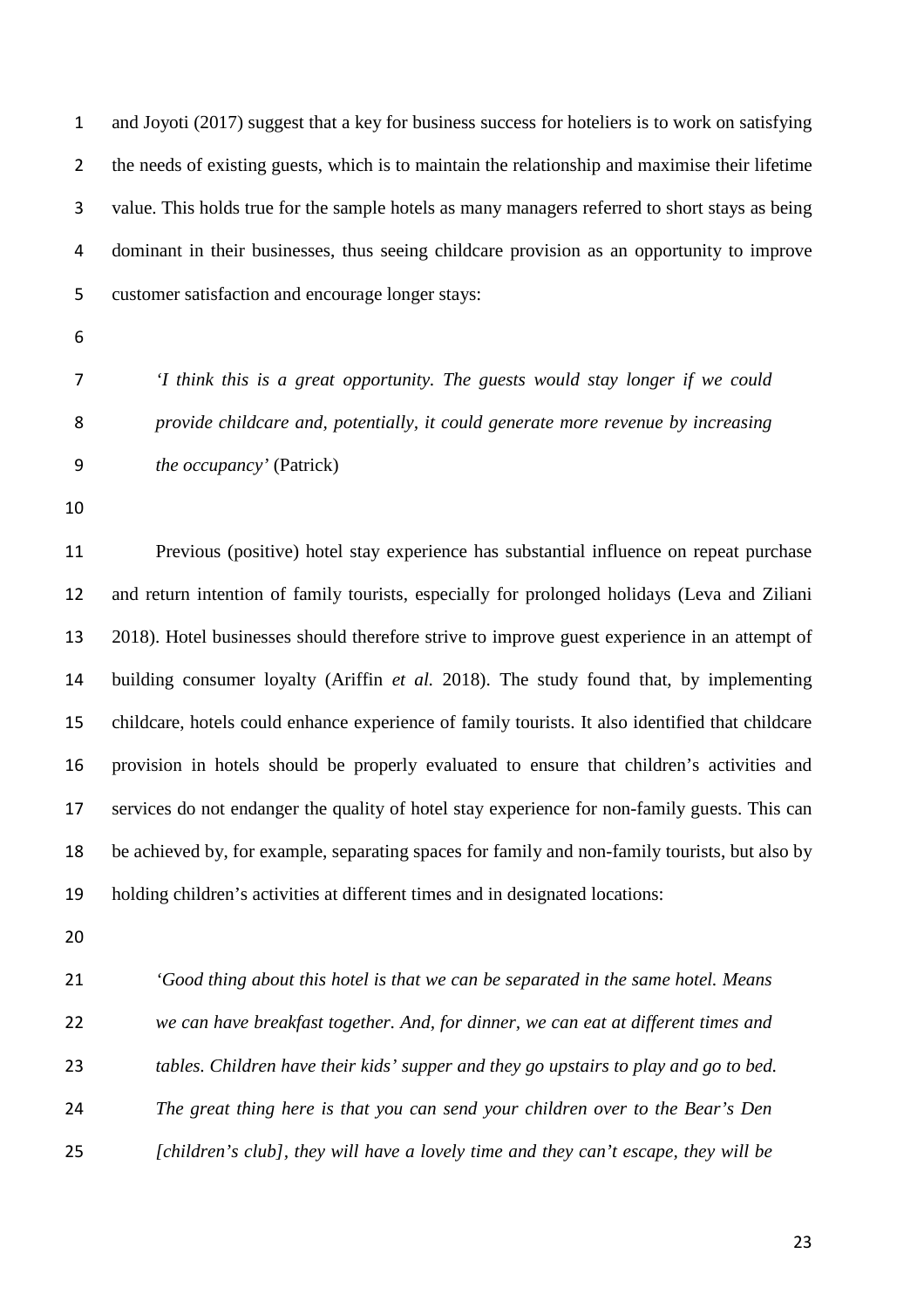*well looked after. So, the parents can relax, and grandparents can stay asleep'* 

| $(\text{Jim})$ |
|----------------|
|                |

 Further, the study revealed that, by offering childcare, hotels could improve the well- being of their staff and to engage with local communities, such as schools and nurseries, so to share the human resources with their specialised skillsets, children's facilities and (initial equipment investment and maintenance) costs. Corporate social responsibility practices are gaining appeal among hotel businesses (Medlik and Ingram 2000). These prompt hotels to invest in building sustained relations with the wider society / local community (Dahlsrud 2008) and own employees (Vinerean *et al.* 2013). By extending the scope of childcare provision to the non-guests/general public and staff, hotels can progress towards the goals of corporate social responsibility, thus improving societal reputation and enhancing employee loyalty. Many managers from this study stated that they would like to see their hotels to better engage with the local people and staff, so these stakeholders could benefit from the services provided by the hotels.

 In summary, the study identified numerous opportunities for childcare provision in hotels to meet the needs of the growing market of family tourism, but also to (better) appeal to the local communities and hotel staff. However, challenges in implementing childcare in hotels were also highlighted.

# *4.5 Challenges of childcare provision in hotels*

 Health and safety concerns over children play an important role in travel considerations of family tourists (Doganer 2012). These concerns impose a major challenge on hotels in terms of childcare arrangements as there is a need for hoteliers to provide adequate space and 25 equipment, but also to recruit staff with the 'right' skillset to cater for children's needs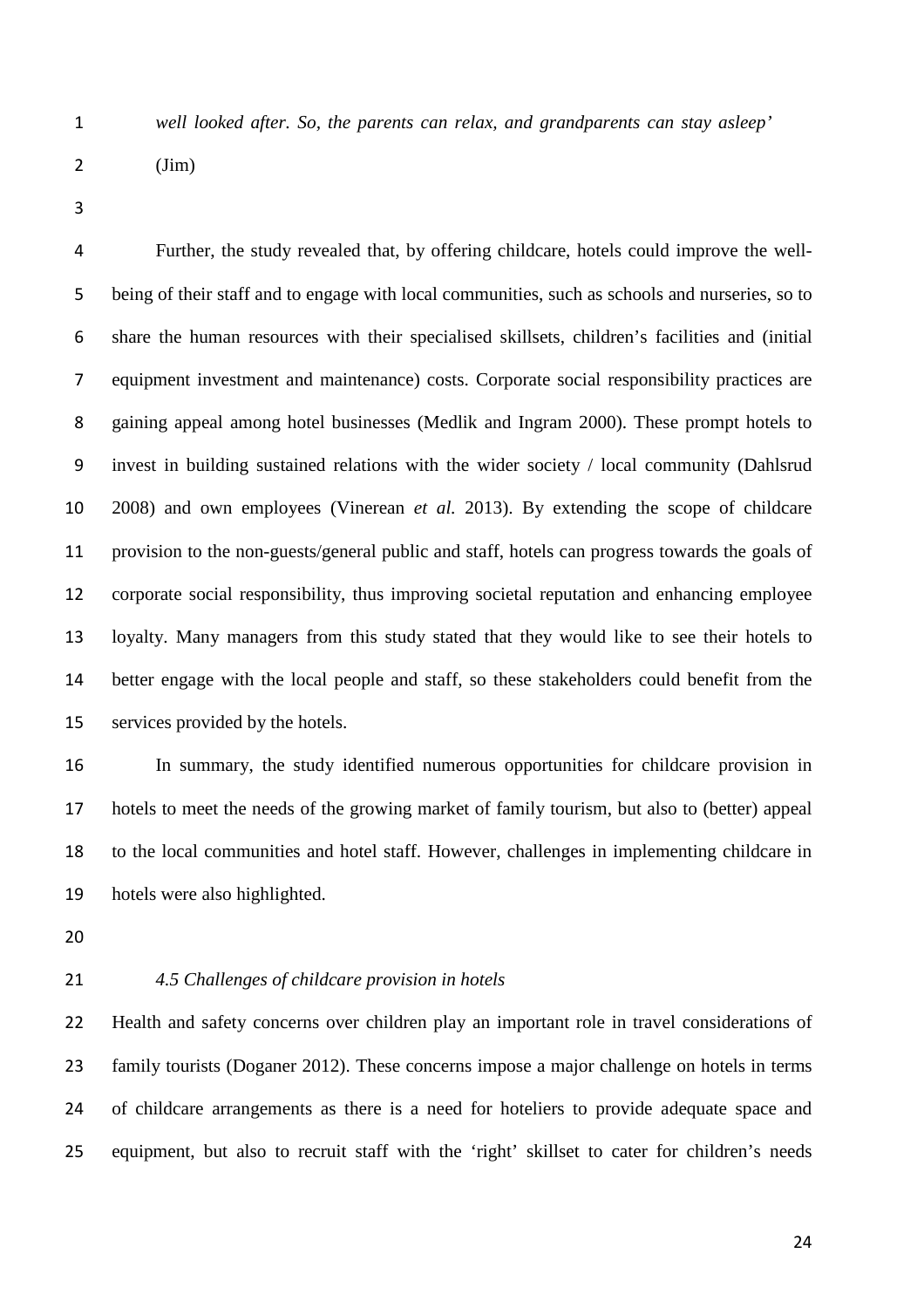(Gaines *et al.* 2004). The related issue of costs represents another determinant of hotel businesses' evaluation on whether or not to provide childcare as financial considerations sit high on hotel's corporate agenda (Harris 1999). High seasonality of family tourism was further provided as an explanation of participants' reluctance to invest in childcare provision (Figure 1). This is in line with the literature pinpointing seasonal demand for childcare as a main impediment for hotels in terms of attracting and retaining qualified staff and balancing operational costs over the whole year (Brian *et al.* 2017). To alleviate the negative effect of seasonality, a number of managers elaborated upon the possibility of collaborating with local nurseries and/or other local childcare providers, such as child-minders, subject to adequate costs of such 'shared' childcare provision. According to managers, they would like to be able to 'borrow' professional nurses to fulfil the demand for childcare services in their hotels if and when required. In turn, in addition to paying salaries to professional nurses, hoteliers were prepared to offer them extra benefits, such as free meals and free hotel stays in periods of low consumer demand.

 *'…The high seasons for the family guests are basically school holiday time. So, the demand of childcare is seasonal, then it'll be difficult for the hotel to find the seasonal staff who'd like to do these jobs. What's more is the facilities and activities for children will cost quite a bit of money, the management needs to think well if it's worth doing it'* (Andrew)

 Family tourists expect hotels to provide various childcare services to cater for a range of children's wants and desires, such as child-friendly facilities (for example, playgrounds and pools), activities (for instance, kids' clubs) and childcare related programmes (Gaines *et al.* 2004). Some participants considered that there were enough facilities for younger children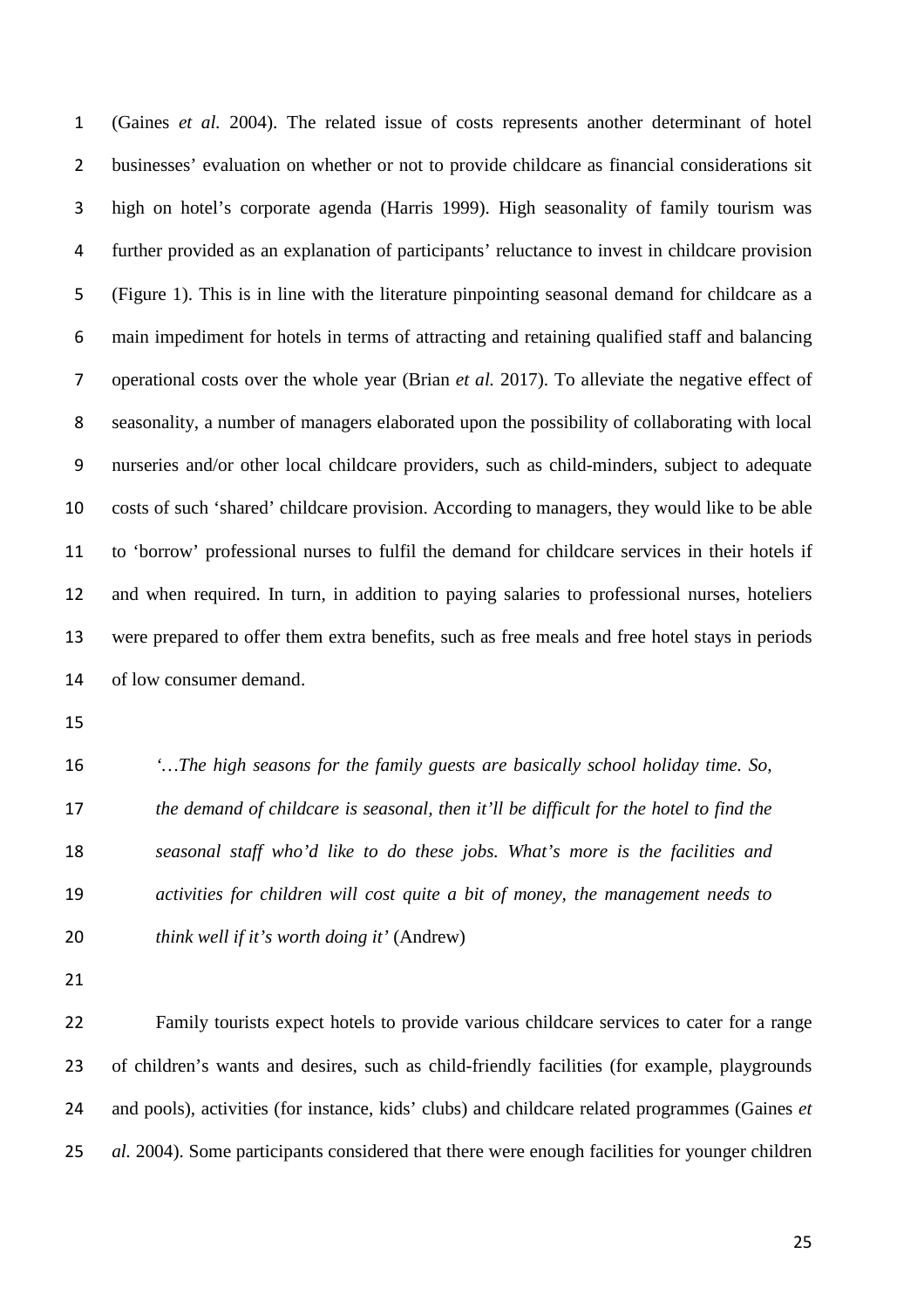in their respective hotels; however, the need to have more (suitable) facilities for older 2 children was recognised. Further, the majority of interviewed hotel guests expected hotels to provide tailored activities for children, but also for the whole family, which is to aid families in building their connections (Khoo-Lattimore *et al.* 2015). Varied facilities for children in different age groups and diverse activities that would occupy the whole family were however found challenging for hotels to provide.

 Local government plays an important role in encouraging the growth and development of the local economy (Meyer and Meyer 2016). In the UK, a number of government schemes exist that facilitate childcare provision in nurseries (Lewis 2011). However, regarding childcare provision in hotels, most managers claimed there was no dedicated governmental support available to them (Figure 1). This was seen as a main obstacle, and support from the government / local authorities was repeatedly called for by participants to aid hoteliers in implementing childcare services:

 *'There are a number of financial roles the government can play in supporting childcare provision in hotels. Interest-free loans to buy the equipment, for instance. And also provide more training activities. Hospitality industry contributes to GDP more than a lot of other industries, we'd like to see more support from the government in this regard'* (Mark)

#### **5. CONCLUSION**S

 Although the hotel sector has traditionally relied upon a small number of (what can be classed as conventional) business models, there is an increasing pressure on hoteliers to maximise and diversify their revenues. Considering the rapid growth of family tourism, globally and in the UK, childcare services may provide hotels with new business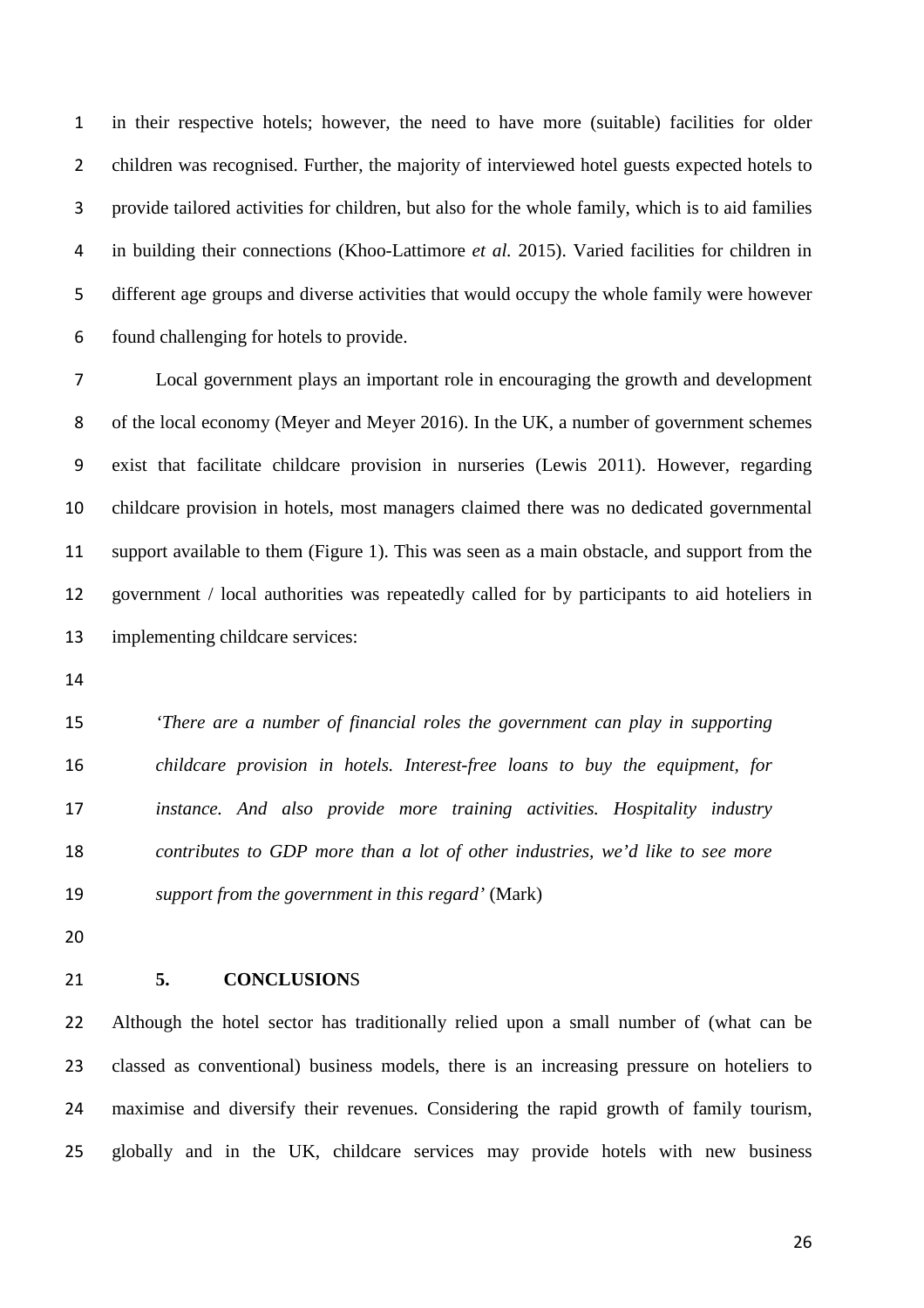opportunities as childcare can be offered to customers as one of the hotel's auxiliary services. This notwithstanding, the topic of childcare provision in hotels has never been explored scholarly, especially from the viewpoint of its business feasibility.

 This study enriched the understanding of the needs of childcare provision in hotels and the related challenges and opportunities from the perspective of providers (hotel managers) and consumers (family tourists). It established high awareness of industry practitioners of the benefits attributed to childcare provision, such as improved consumer experience, increased business competitiveness, enhanced corporate image and, ultimately, maximised business revenues. Concurrently, the study revealed such impediments of childcare provision in hotels as increased costs, inadequate staffing, space constraints, children's safety and the potential negative impact of childcare on non-family hotel guests. While hoteliers, as the key providers of tourist accommodation services, should be prepared to satisfy the growing needs of the family tourism market, they should carefully balance out the pluses and minuses of providing childcare on their business premises.

 To aid hoteliers in implementing childcare, relevant policies need to be developed. These should aim at providing hotels with staff training and financial incentives, such as subsidies and interest-free loans, to purchase childcare equipment. What is more, policies should strive to design certification standards to reinforce the standards of childcare provision in hotels. Lastly, policies can be applied to the existing system of UK's childcare vouchers so that these could be redeemed in hotels, and not only in nurseries.

 The study highlighted the need for better inter- and cross-sectoral collaboration in effective childcare implementation in hotels. The cross-sectoral collaboration should take the form of hotels sharing resources with each other in light of high seasonality of family tourism demand. A shared approach to childcare provision will enable hotels to optimise the use of trained staff, thus reducing labour costs that are significant. The inter-sectoral collaboration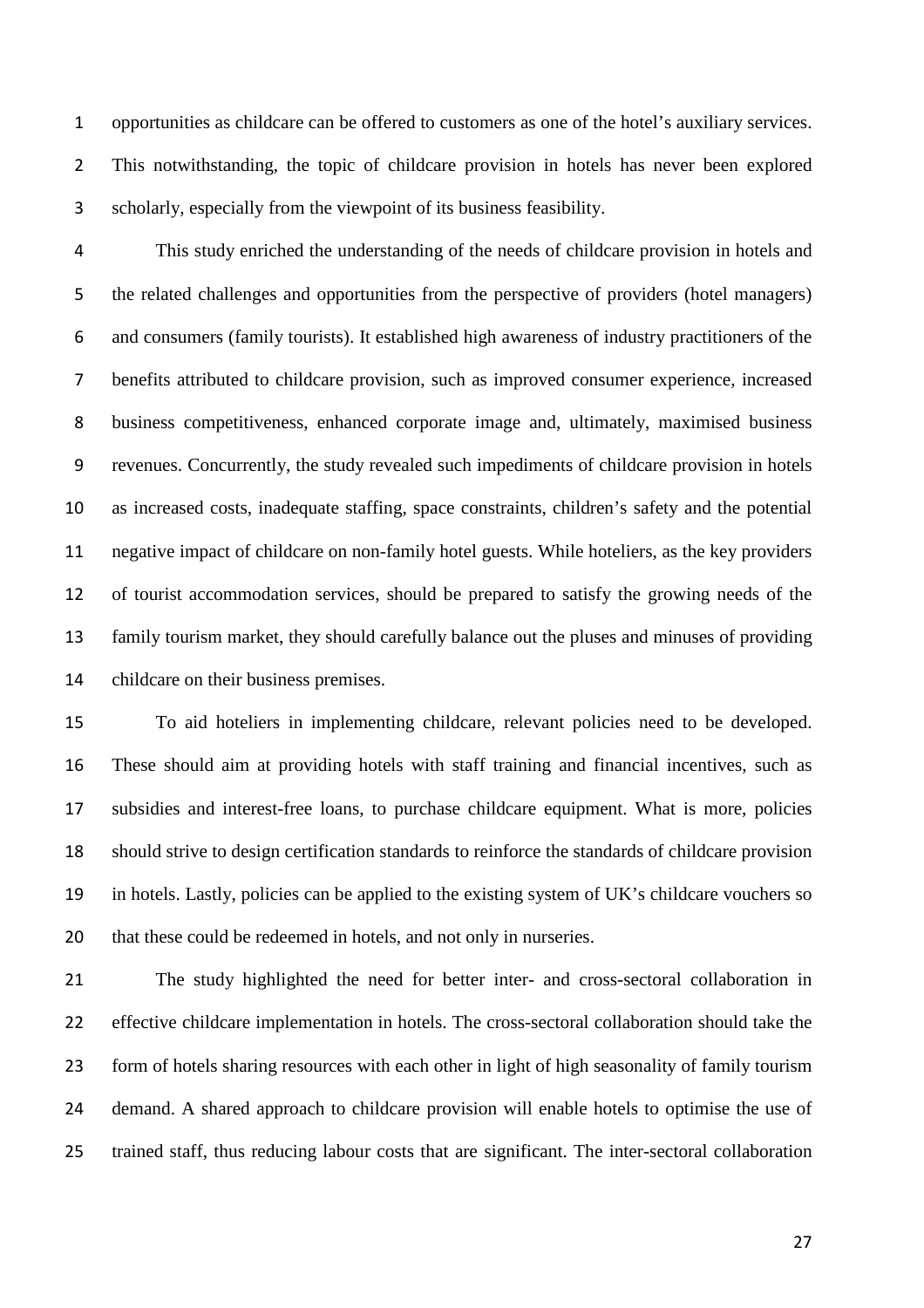should enable hotels to use the services of nurseries and child-minders at the times of peak demand for childcare, but also at the times of unpredictable demand for it. Such a 'shared' approach to childcare provision will not only benefit hotel guests, but also hotel staff, thus improving job satisfaction and employee retention. What is more, hotels could consider developing nurseries as franchises and locate them either directly on, or very close to, hotel business premises. Such novel business models would enable hotels to execute more control over nursery services, thus taking advantage of their joint use not only for children of family guests, but also for children of hotel staff as well as for children of general public.

 The study outlined a number of promising research directions. Firstly, the results of this exploratory study should be validated on a larger sample. To this end, quantitative surveys with hotel guests and hotel managers representing different categories of tourist accommodation (for example, budget hotels or luxury hotels) and different consumption markets (for instance, outside the UK) should be conducted to gain more representative data. Secondly, future research should investigate perspectives on childcare provision in hotels as dominant among the different stakeholders, such as nurseries, hotel staff and non-family guests. It would be particularly valuable to examine opinions of children, given they represent the key stakeholder in the topic concerned, subject to securing beforehand adequate research ethics clearance. Further, opinions of nursery managers could be sought on the opportunity to open their facilities to children of family tourists, thus aiding hoteliers to cater for family guests at the time of peak demand. Thirdly, future research should examine the feasibility of childcare provision in hotels for children of different age groups, i.e. babies, toddlers and older children, but also for families with children of different age groups. Fourthly, future study should investigate consumer willingness to pay for childcare in hotels, thus giving hoteliers an indication of potential revenues they can generate by offering it to guests. Lastly, a dedicated stream of future research should engage national policy-makers to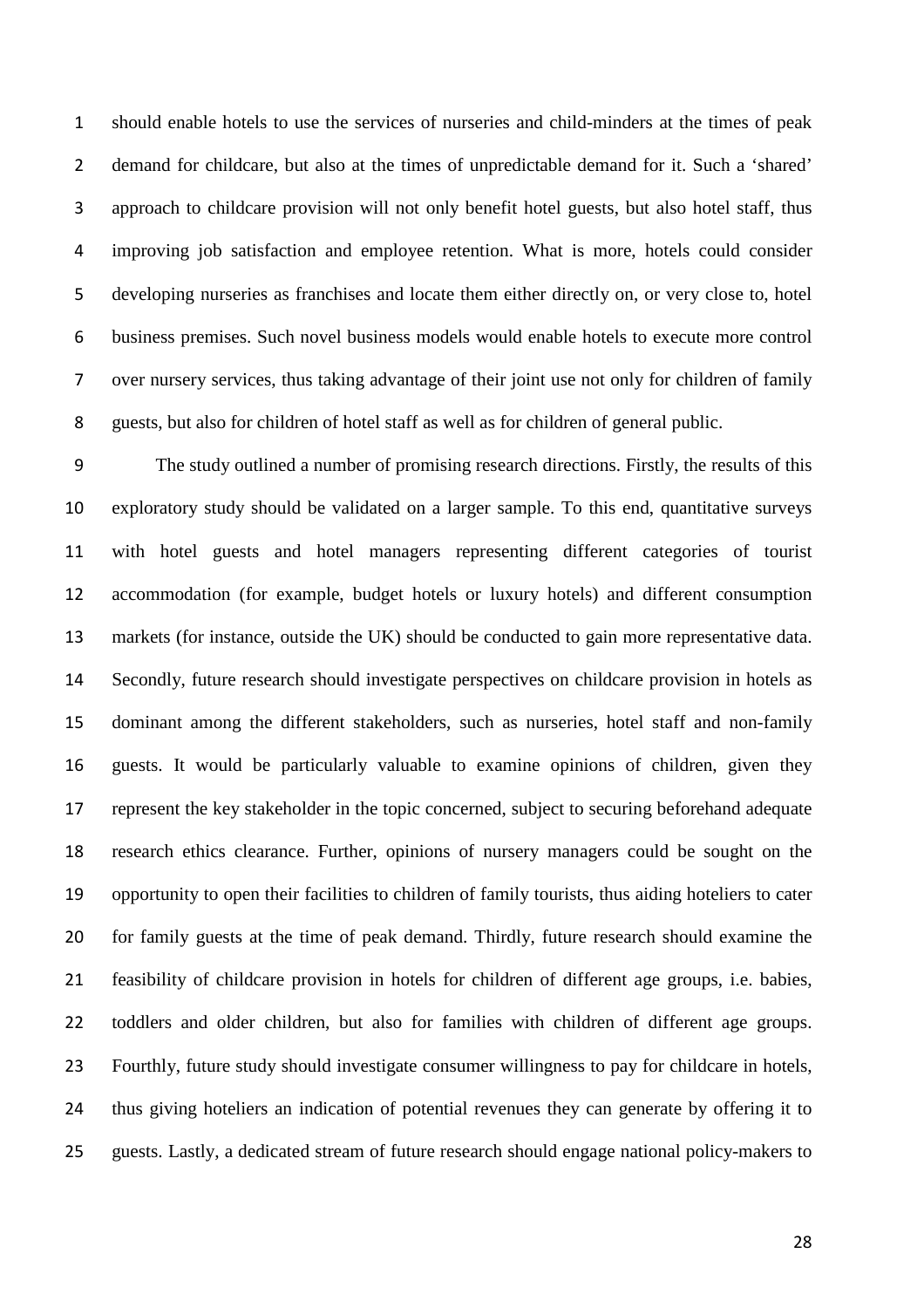explore the possibility of including hotels into the childcare provision system in the UK and beyond. Destination management professionals could also be studied to explore opportunities of business collaboration between hotels and nurseries in pursuit of attracting larger numbers of family tourists to a destination.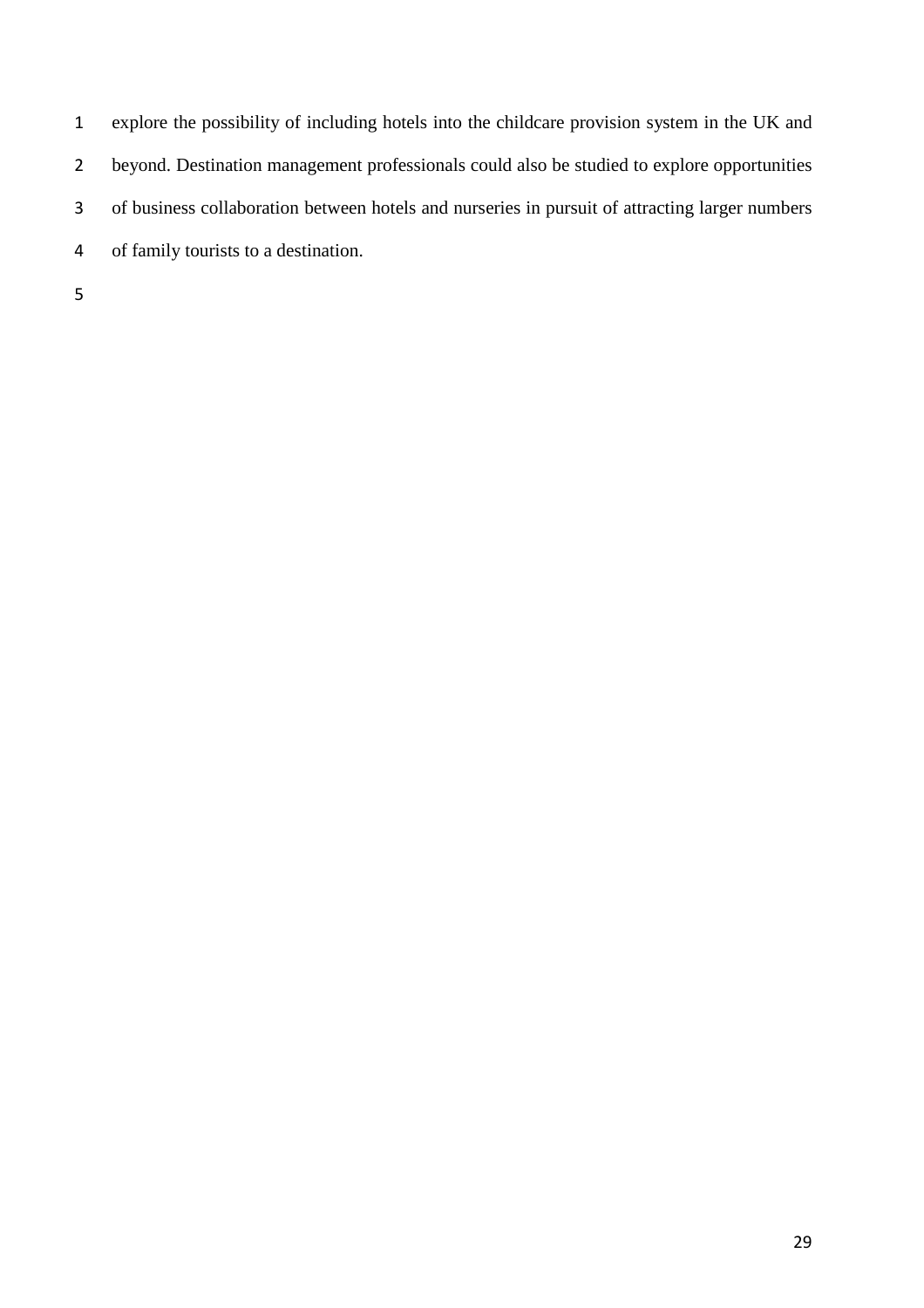#### **References**

- ABTA, (2017), "Holiday habits report 2017", Available at: https://abta.com/assets/uploads/general/Holiday\_Habits\_Report\_2017.pdf., (Accessed 13 April 2018).
- Ariffin, A., Maghzi, A., Mun Soon, J. and Alam, S. (2018), "Exploring the Influence of Hospitality on Guest Satisfaction in Luxury Hotel Services", *E-review of tourism research*, Vol.15 No.1/2, pp.1-20.
- Backer, E. and Schanzel, H. (2013), "Family Holidays—Vacation or Obli-cation?", *Tourism Recreation Research*, Vol.38 No.2, pp.159-173.
- Baptista, J., Mamede, N., Candeias, S., Paraboni, I., Pardo, T. and Volpe Nunes, M. (2014),
- *Computational Processing of the Portuguese Language*, Springer International Publishing,
- Cham.
- Bastos, P. and Cristia, J. (2012), "Supply and quality choices in private child care markets:
- Evidence from São Paulo", *Journal of Development Economics*, Vol.98 No.2, pp.242-255.
- Blichfeldt, B. (2008), "What to do on Our Holiday: The Case of in Situ Decision-Making",
- *Anatolia*, Vol.19 No.2, pp.287-305.
- Braun, V. and Clarke, V. (2006), "Using thematic analysis in psychology", *Qualitative Research in Psychology*, Vol.3 No.2, pp.77-101.
- Brien, A., Thomas, N.J. and Brown, E.A. (2017), "How hotel employee job-identity impacts
- the hotel industry: The uncomfortable truth", *Journal of Hospitality and Tourism Management*, Vol.31, pp.235-243.
- Bronner, F. and de Hoog, R. (2008), "Agreement and disagreement in family vacation decision-making", *Tourism Management*, Vol.29 No.5, pp.967-979.
- Brown Y.P. (2001), *Portrait of family travel*, Yesawich, pepperdine & Brown, Orlando.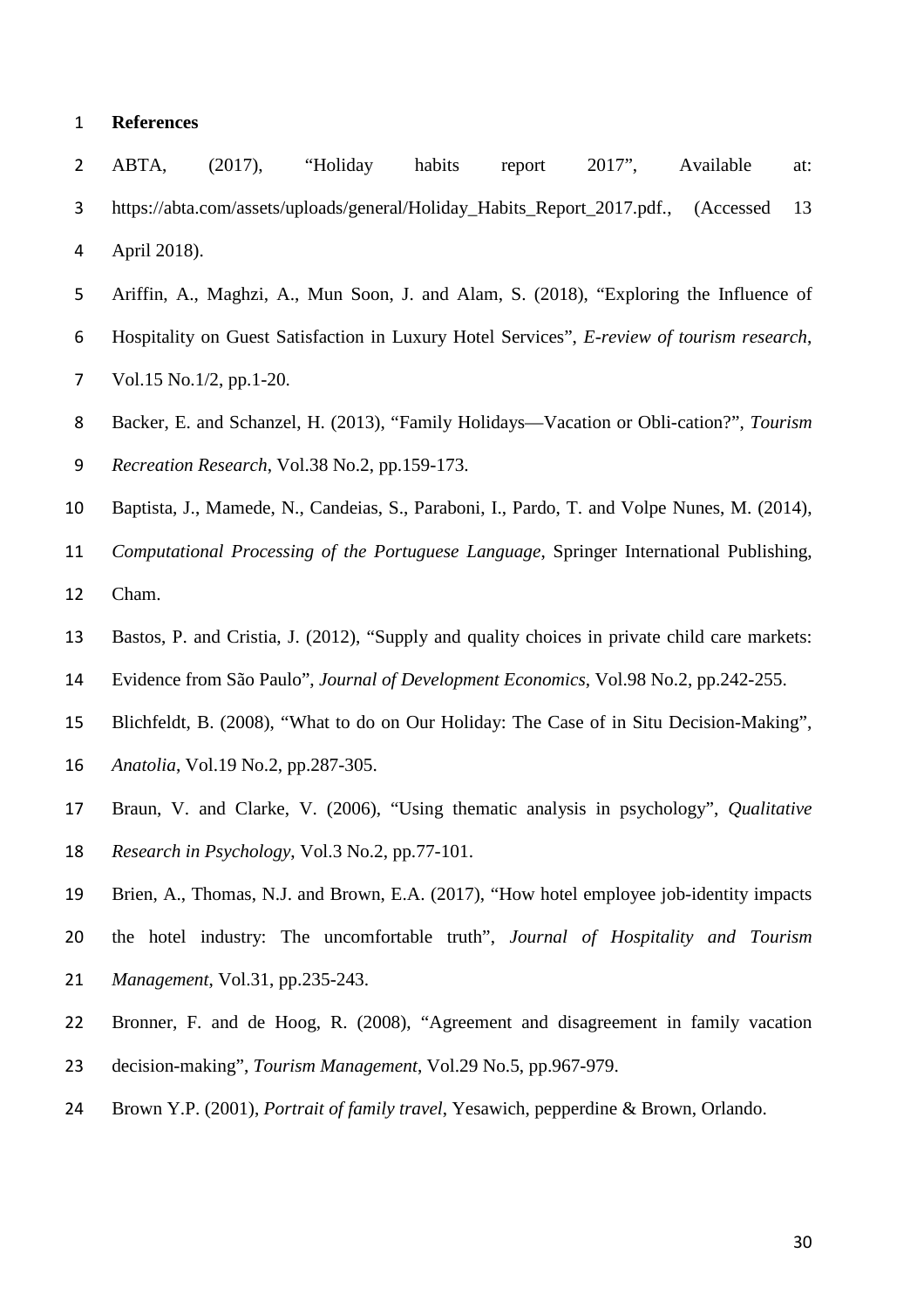- Buhalis, D. (2000), "Marketing the competitive destination of the future", *Tourism Management,* Vol*.*21 No.1, pp.97-116.
- Carr, N. (2011). *Children's and families' holiday experiences*, Taylor & Francis, London.
- Choat, I. (2016). "The rise of travelling families and world-schooling", Available at:
- [https://www.theguardian.com/travel/2016/jan/29/isworld-schooling-kids-selfish-family-](https://www.theguardian.com/travel/2016/jan/29/isworld-schooling-kids-selfish-family-travel-adventures)
- [travel-adventures](https://www.theguardian.com/travel/2016/jan/29/isworld-schooling-kids-selfish-family-travel-adventures) (Accessed 13 April 2018).
- Clark, J. (2001). "Recreation programming at resorts: Why?", *Visions in Leisure and business*, Vol.19 No.4, pp.4-9.
- Dahlsrud, A. (2008). "How corporate social responsibility is defined: an analysis of 37
- definitions", *Corporate Social Responsibility and Environmental Management*, Vol.15 No.1,
- pp.1-13.
- Dawson, S.T. (2015), The Big Holiday, Work, and the British Family, 1930-Present**.** In:
- Wassmann, C. (Eds), *Therapy and Emotions in Film and Television. The Pulse of Our*
- *Times*, Palgrave Macmillan , London, pp.17-33.
- De-Regil, L.M., Suchdev, P.S., Vist, G.E., Walleser, S. and Peña‐Rosas, J.P. (2013), "Home
- fortification of foods with multiple micronutrient powders for health and nutrition in children
- 17 under two years of age", *Evidence-Based Child Health: A Cochrane Review Journal*, Vol.8
- No.1, pp.112-201.
- Doganer, S. (2012), "Resort hotel transition: Antalya, Turkey", in *The proceedings of 5th*
- *international conference on sustainable tourism, Wessex institute of technology in June 2012,*
- *A Coruña, Spain*, pp.331-342.
- Eggenberger, S.K., and Nelms, T.P., (2007), Family interviews as a method for family
- research, *Journal of Advanced Nursing,* Vol.58, No.3, pp.282-292.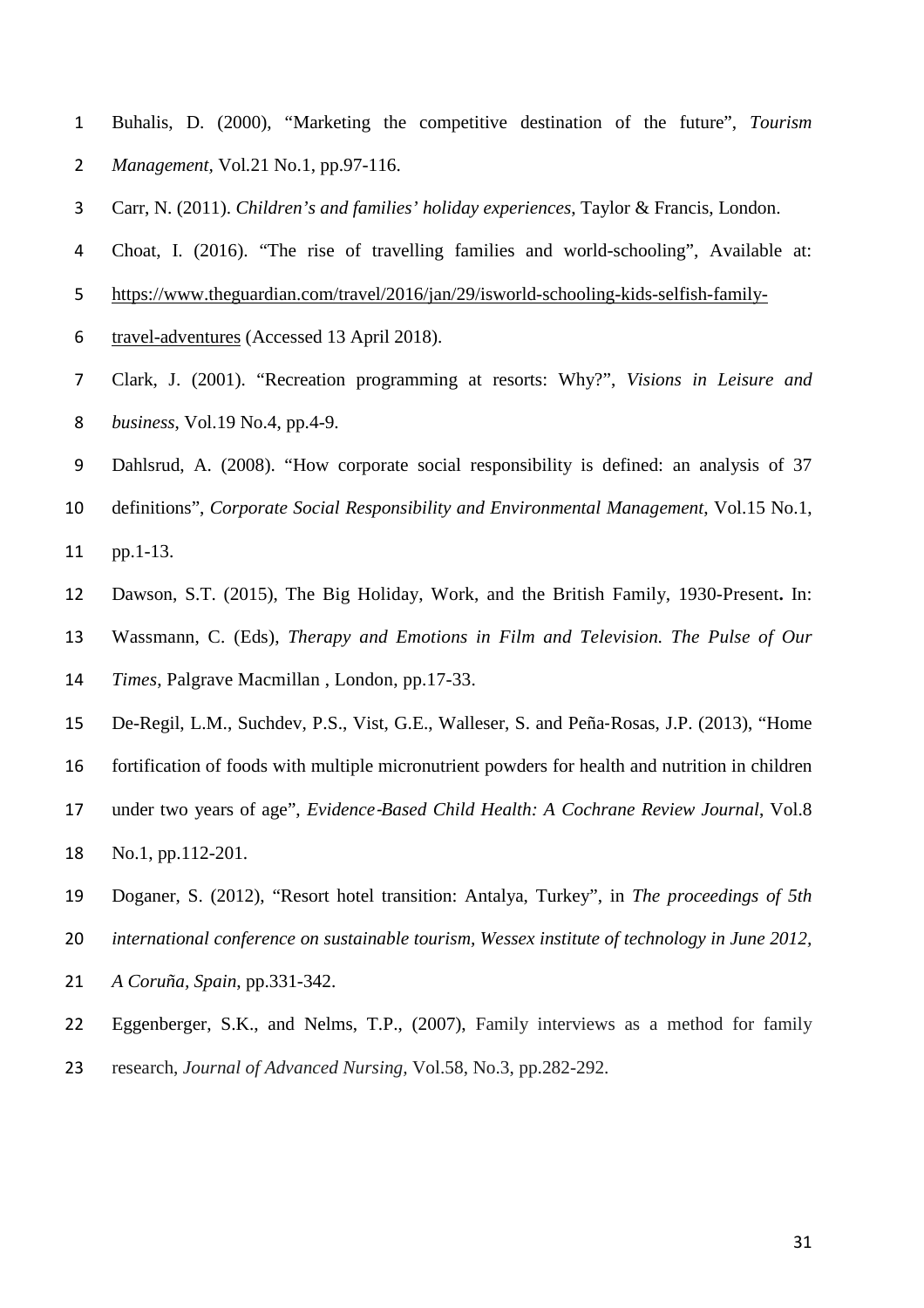- Elfer, P. (2012), "Psychoanalytic methods of observation as a research tool for exploring young children's nursery experience", *International Journal of Social Research Methodology*, Vol.3 No.15, pp.225-238.
- Feng, X. and Li, M. (2016), "Children Tourism: A Literature Review", *Tourism Tribune/Lvyou Xuekan*, Vol.9 No.31, pp.61-71.
- Filimonau, V., and Krivcova, M. (2017), Restaurant menu design and more responsible consumer food choice: An exploratory study of managerial perceptions. *Journal of Cleaner Production*, Vol 143, pp.516-527. Fu, X., Lehto, X. and Park, O. (2014), "What does vacation do to our family? Contrasting the perspectives of parents and children", *Journal of*
- *Travel & Tourism Marketing*, Vol.31 No.4, pp.461-475.
- Gaines, B., Hubbard, S., Witte, J. and O'Neill, M. (2004), "An Analysis of Children's
- Programs in the Hotel and Resort Industry Market Segment", *International Journal of*
- *Hospitality & Tourism Administration*, Vol.5 No.4, pp.85-99.
- GOV.UK. (2017), *Guidance: DBS checks for childminders and childcare workers*, Available
- from: [https://www.gov.uk/guidance/criminal-record-checks-for-childminders-and-childcare-](https://www.gov.uk/guidance/criminal-record-checks-for-childminders-and-childcare-workers#dbs-checks)
- [workers#dbs-checks](https://www.gov.uk/guidance/criminal-record-checks-for-childminders-and-childcare-workers#dbs-checks) (Accessed 6 August 2019).
- GOV.UK. (2018), *School attendance and absence*, Available from: [https://www.gov.uk/school-attendance-absence,](https://www.gov.uk/school-attendance-absence) (Accessed 1 June 2018).
- Gram, M. (2007), "Children as co-decision makers in the family? The case of family holidays", *Young Consumers*, Vol.8 No.1, pp.19-28.
- Habibah, A., Hamzah, J., Er, A., Buang, A. and Selvadurai, S. (2015), "Appraisal of family-
- friendly tourism in Malaysia", *Tourism: an international multidisciplinary journal of tourism*,
- Vol.10 No.1, pp.37-62.
- Hagen, J. (2004), "Child care services in the JOBS program", *Children and Youth Services*
- *Review,* Vol.26 No.8, pp.697-710.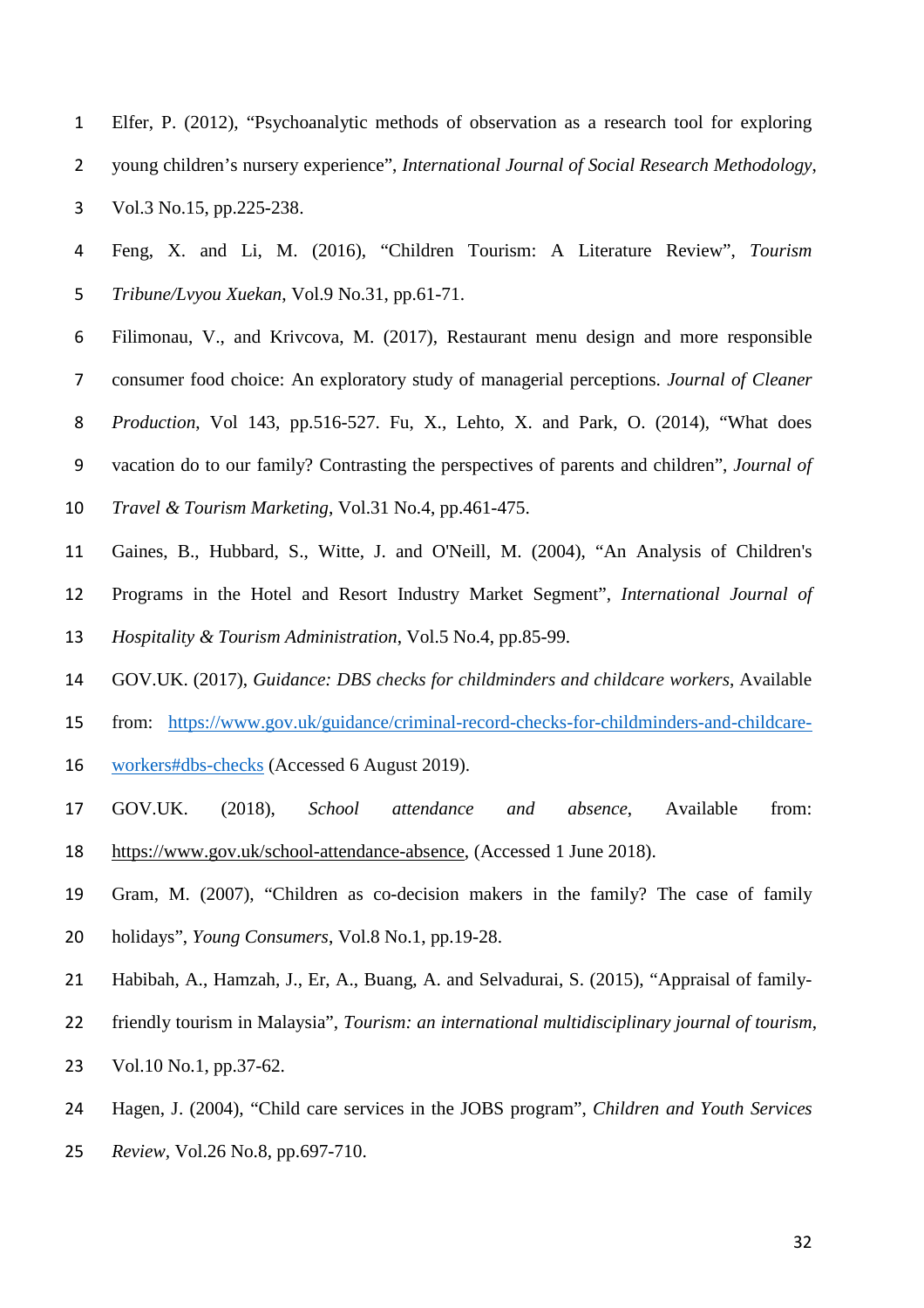- Harker, L. (2000), "The provision of childcare The shifting public/private boundaries", *New Economy*, Vol.7 No.3, pp.172-175.
- Harris, P. (1999), *Profit planning*, Butterwörth-Heinemann, Oxford.
- Hay, B. (2017), "Missing voices: Australian children's insights and perceptions of family holidays", *Hospitality & Society*, Vol.7 No.2, pp.133-155.
- Hay, B. (2018), Why Do Kid's Menus Always Have Chicken Nuggets? Children's Observations on the Provision of Food in Hotels on Family Holidays, *Journal of Hospitality & Society,* Vol, 8.1, pp*.*69-96.
- Hipp, L., Morrissey, T. and Warner, M. (2016), "Who Participates and Who Benefits From
- Employer-Provided Child-Care Assistance?", *Journal of Marriage and Family*, Vol.79 No.3,
- pp.614-635.
- Ho, C., Chen, M. and Huang, S. (2013), "Understanding the Factors Influencing Family
- Travel Product Purchasing: Using the Means-End Approach", *Marketing review / Xing Xiao*
- *Ping Lun*, Vol.10 No.3, pp.323-344.
- Hwang, W. (2018), "The Effects of Family-Friendly Policies and Workplace Social Support
- on Parenting Stress in Employed Mothers Working Nonstandard Hours", *Journal of Social*
- *Service Research*, pp.1-14.
- Independent (2010), *Holidays with extended families: wish you weren't here,* Available at:
- [https://www.independent.co.uk/life-style/health-and-families/features/holidays-with-](https://www.independent.co.uk/life-style/health-and-families/features/holidays-with-extended-families-wish-you-werent-here-2060050.html)
- [extended-families-wish-you-werent-here-2060050.html](https://www.independent.co.uk/life-style/health-and-families/features/holidays-with-extended-families-wish-you-werent-here-2060050.html) (Accessed 6 August 2019).
- Iwata, S., Iwata, O., Iemura, A., Iwasaki, M. and Matsuishi, T. (2011), "Determinants of
- sleep patterns in healthy Japanese 5-year-old children", *International Journal of*
- *Developmental Neuroscience,* Vol.29 No.1, pp.57-62.
- Kang, S.K. and Hsu, C.H. (2005), "Dyadic consensus on family vacation destination
- selection", *Tourism Management*, Vol.26 No.4, pp.571-582.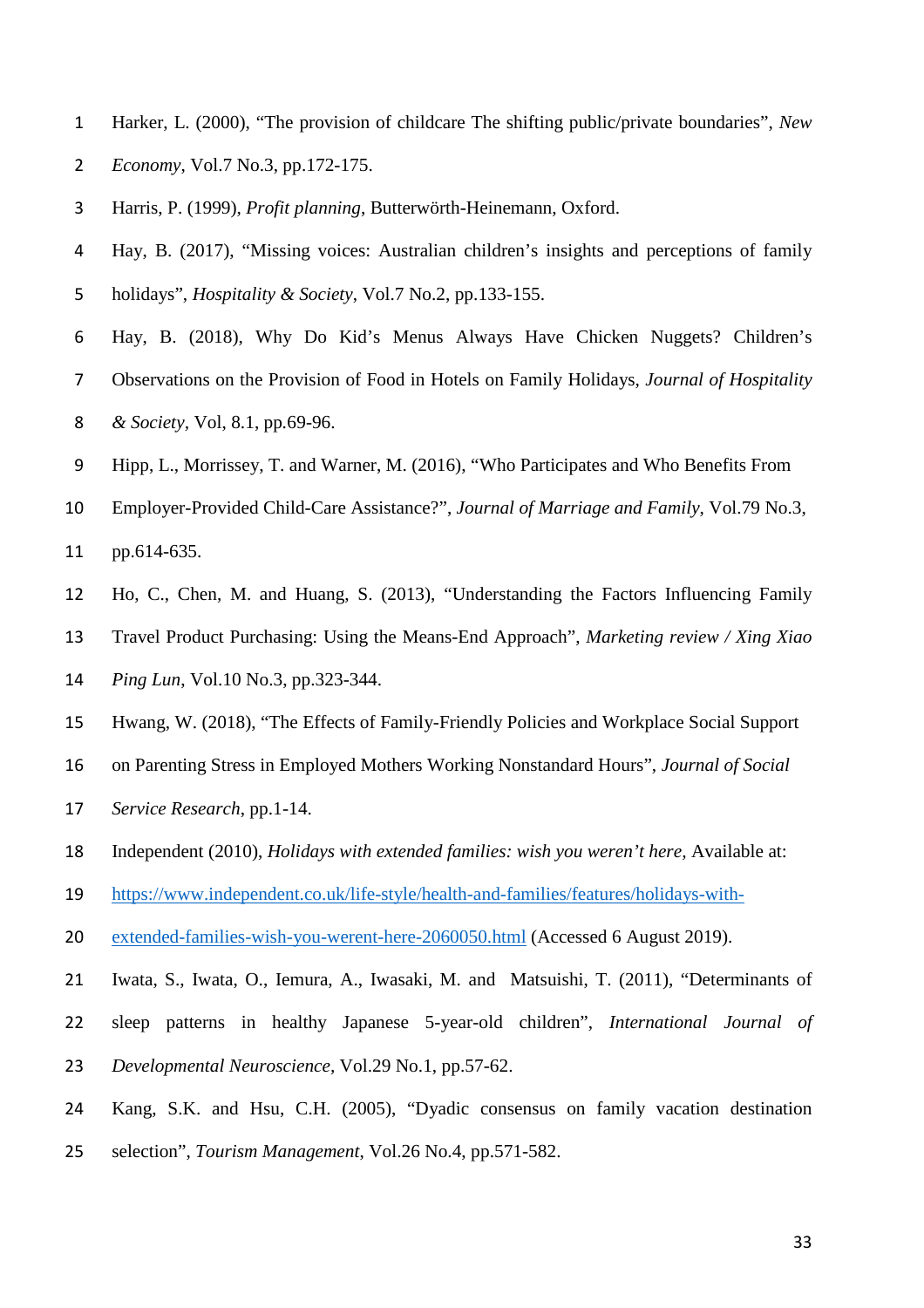- Karatepe, O.M. and Magaji, A.B. (2008), "Work-family conflict and facilitation in the hotel
- industry: A study in Nigeria", *Cornell Hospitality Quarterly,* Vol.49 No.4, pp.395-412.
- Khoo-Lattimore, C., Prayag, G. and Cheah, B. (2015), "Kids on Board: exploring the choice
- process and vacation needs of Asian parents with young children in Resort Hotels", *Journal*
- *of hospitality marketing & management*, Vol.24 No.5, pp.511-531.
- Kim, S. and Lehto, X.Y. (2013), "Travel by families with children possessing disabilities:
- Motives and activities", *Tourism Management*, Vol.37, pp.13-24.
- Kluin, J.Y. and Lehto, X.Y. (2012), "Measuring family reunion travel motivations", *Annals of Tourism Research*, Vol.39 No.2, pp.820-841.
- Koc, E. (2004), "The Role of Family Members in the Family Holiday Purchase Decision-
- Making Process", *International Journal of Hospitality & Tourism Administration*, Vol.5 No.2,
- pp.85-102.
- Korstanje, M.E. (2011), "The fear of traveling: a new perspective for tourism and hospitality", *Anatolia,* Vol.22 No.2, pp.222-233.
- Kozak, M. and Duman, T. (2012), "Family members and vacation satisfaction: Proposal of a conceptual framework", *International Journal of Tourism Research*, Vol.14 No.2, pp.192-
- 204.
- Lai, C., Chiu, C., Yang, C. and Pai, D. (2010), "The Effects of Corporate Social Responsibility on Brand Performance: The Mediating Effect of Industrial Brand Equity and
- Corporate Reputation", *Journal of Business Ethics*, Vol.95 No.3, pp.457-469.
- Lamb, D. (2010), "A View from the Top: Managers perspectives on family leisure in New
- Zealand", *Annals of Leisure Research,* Vol.13 No.3, pp.439-458.
- Lehto, X.Y., Lin, Y.C., Chen, Y. and Choi, S. (2012), "Family vacation activities and family
- cohesion", *Journal of Travel & Tourism Marketing*, Vol.29 No.8, pp.835-850.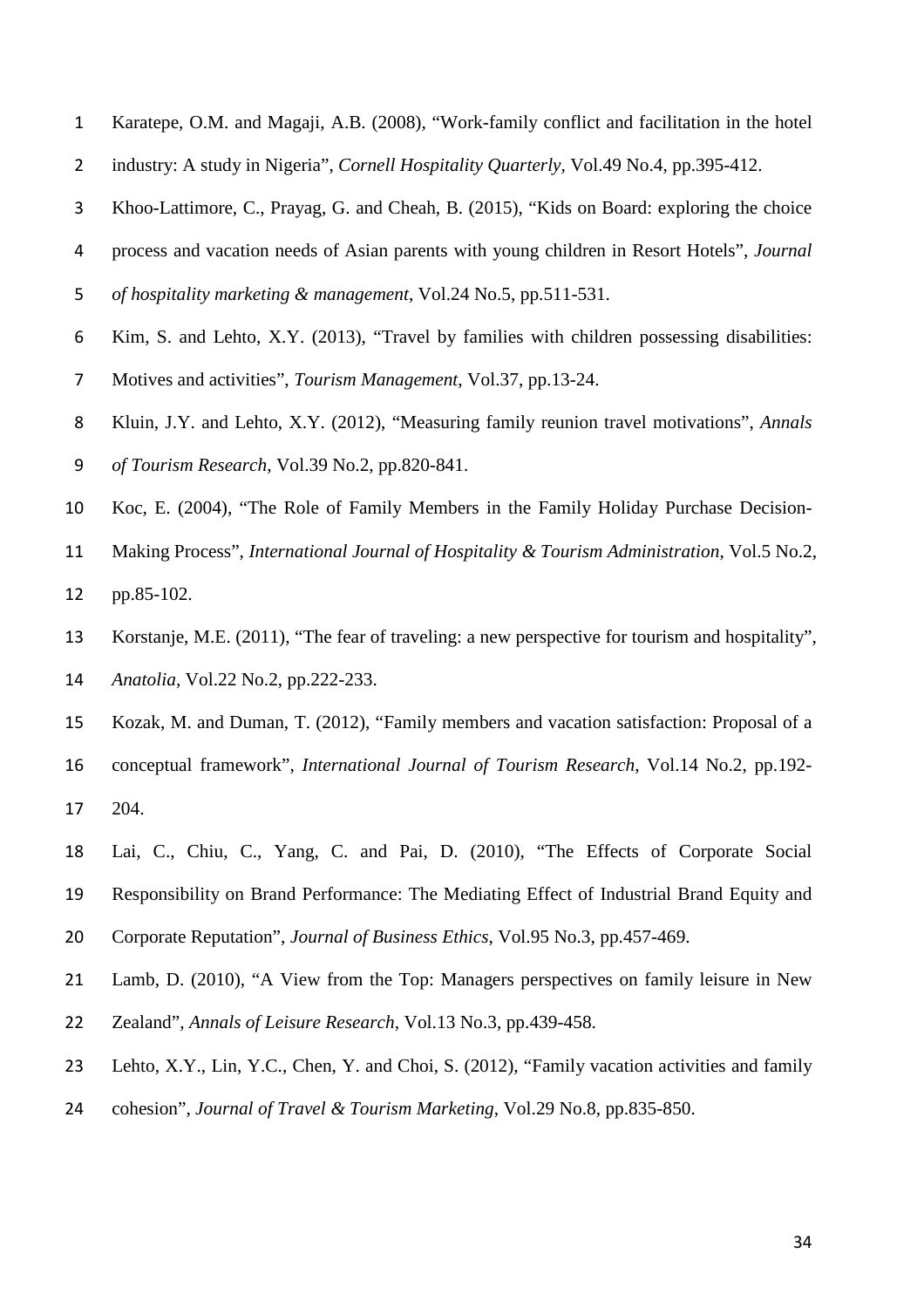- Leva, M. and Ziliani, C. (2018), "The role of customer experience touchpoints in driving
- loyalty intentions in services", *The TQM Journal*, Vol.30 No.5, pp.444-457.
- Levey, H. (2009), "Pageant princesses and math whizzes: Understanding children's activities as a form of children's work", *Childhood*, Vol.16 No.2, pp.195-212.
- Lewis, J. (2011), "From Sure Start to children's centres: an analysis of policy change in
- English early years programmes", *Journal of Social Policy*, Vol.40 No.1, pp.71-88.
- LuxuryFamilyHotels, (2018), "Luxury Family Hotels wedding venues, spas & dining", Available from: [https://www.luxuryfamilyhotels.co.uk,](https://www.luxuryfamilyhotels.co.uk/) (Accessed 5 August 2018).
- Makens, J. (1992), "Children at resorts: customer service at its best", *Cornell Hotel &*
- *Restaurant Administration Quarterly*, Vol.33 No.4, pp.25
- McCann, D., Barrett, A., Cooper, A., Crumpler, D., Dalen, L., Grimshaw, K. and Sonuga-
- Barke, E. (2007), "Food additives and hyperactive behaviour in 3-year-old and 8/9-year-old
- children in the community: a randomised, double-blinded, placebo-controlled trial", *The*
- *lancet*, Vol.370 No.9598, pp.1560-1567.
- McDonald, S.M. and Murphy, P. (2008), "Utilizing and adapting leisure constraints models
- to enhanceshort-break'vacations: Case study of Melbourne, Australia", *Journal of Vacation*
- *Marketing*, Vol.14 No.4, pp.317-330.
- Medlik, S. and Ingram H. (2000), *The business of hotels*, Elzevier, Oxford.
- Meyer, D. and Meyer, N. (2016), "A comparative analysis of the perception of business
- chamber in rural and urban South Africa on the developmental role of local government",
- *Polish Journal of Management Studies*, Vol.14 No.1, pp.152-162.
- MoonfleetManorHotel, (2018). "Moonfleet Manor Hotel Luxury Family Hotel in Dorset",
- Available from: [https://www.moonfleetmanorhotel.co.uk,](https://www.moonfleetmanorhotel.co.uk/) (Accessed 31 October 2018).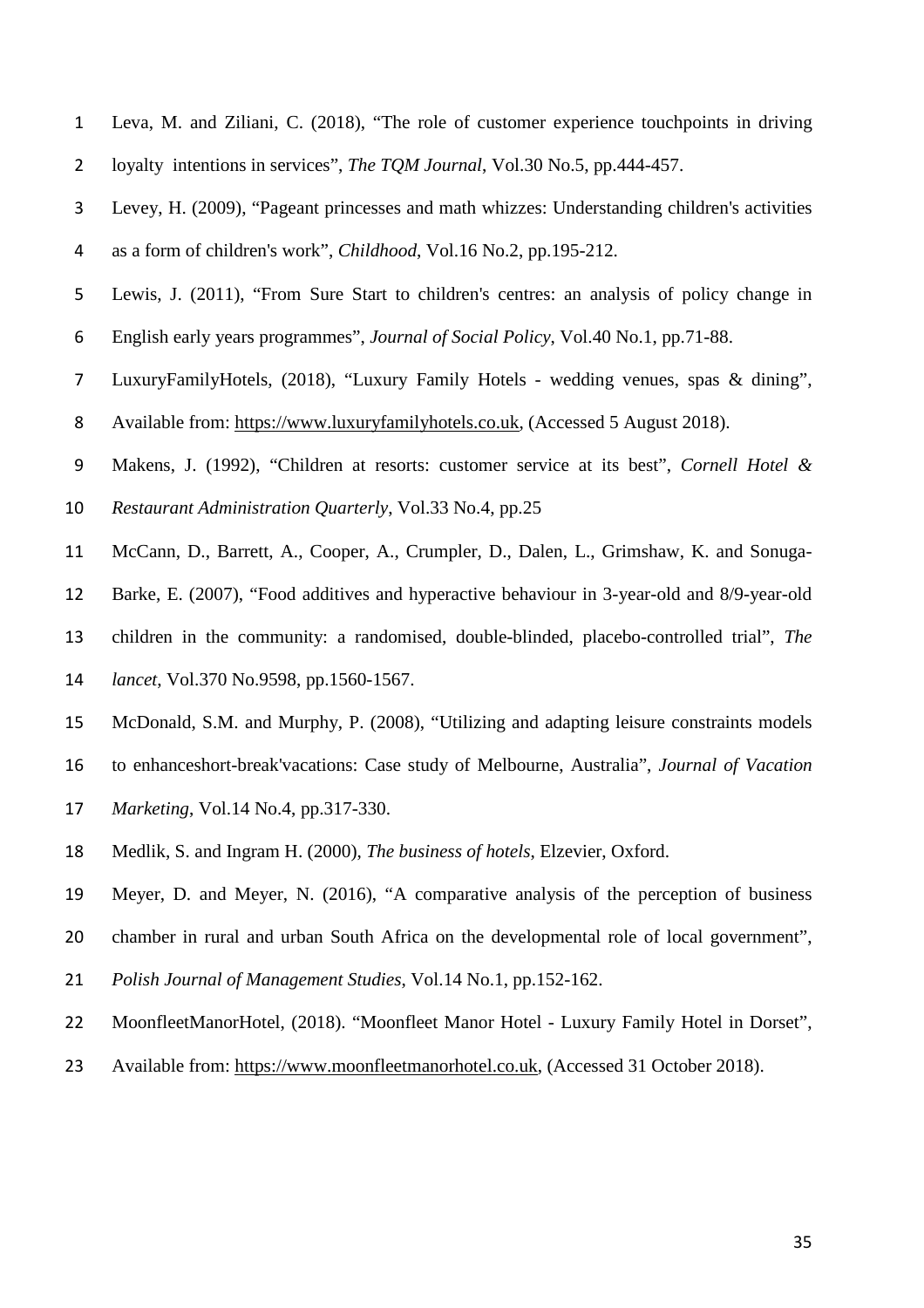- Morosan, C. (2014), "Toward an integrated model of adoption of mobile phones for purchasing ancillary services in air travel", *International Journal of Contemporary Hospitality Management*, Vol.26 No.2, pp.246-271.
- Obrador, P. (2012), "The place of the family in tourism research: Domesticity and thick sociality by the pool", *Annals of Tourism Research*, Vol.39 No.1, pp.401-420.
- Oltean, F. and Gabor, M. (2016), "Service diversification a multi-method analysis in Mures
- county hotels", *Engineering Economics*, Vol.27 No.5, pp.618-628
- Omnihotels, (2018), "Florida Family Resorts | Omni Amelia Island Plantation Resort",
- Available from: [https://www.omnihotels.com/hotels/amelia-island-plantation/property-](https://www.omnihotels.com/hotels/amelia-island-plantation/property-details/omni-kids)
- [details/omni-kids,](https://www.omnihotels.com/hotels/amelia-island-plantation/property-details/omni-kids) (Accessed 6 August 2018).
- Perry-Jenkins, M., Smith, J., Wadsworth, L. and Halpern, H. (2016), "Workplace policies and
- mental health among working-class, new parents", *Community, Work & Family*, Vol.20 No.2, pp.226-249.
- Randall, V. (1995), "The Irresponsible State? The Politics of Child Daycare Provision in Britain", *British Journal of Political Science*, Vol.25 No.3, pp.327-438.
- Raouf, R. and Jyoti, S. (2017), "The effects of customer satisfaction and commitment on customer loyalty: evidence from the hotel industry", *Journal of Hospitality Application & Research,* Vol.12 No.2, pp.41-60.
- Rojas-de-Gracia, M., Alarcón-Urbistondo, P. and González Robles, E. (2018), "Couple dynamics in family holidays decision-making process", *International Journal of Contemporary Hospitality Management*, Vol.30 No.1, pp.601-617.Rosenthal, V. (2017), "Report shows UK hotels' RevPAR to grow by more than 7 percent in 2017", Available at [https://www.hotelmanagement.net/revenue-management/uk-hotels-strong-2017-results-](https://www.hotelmanagement.net/revenue-management/uk-hotels-strong-2017-results-forecast-to-decline-2018)
- [forecast-to-decline-2018,](https://www.hotelmanagement.net/revenue-management/uk-hotels-strong-2017-results-forecast-to-decline-2018) (Accessed 16 July 2018)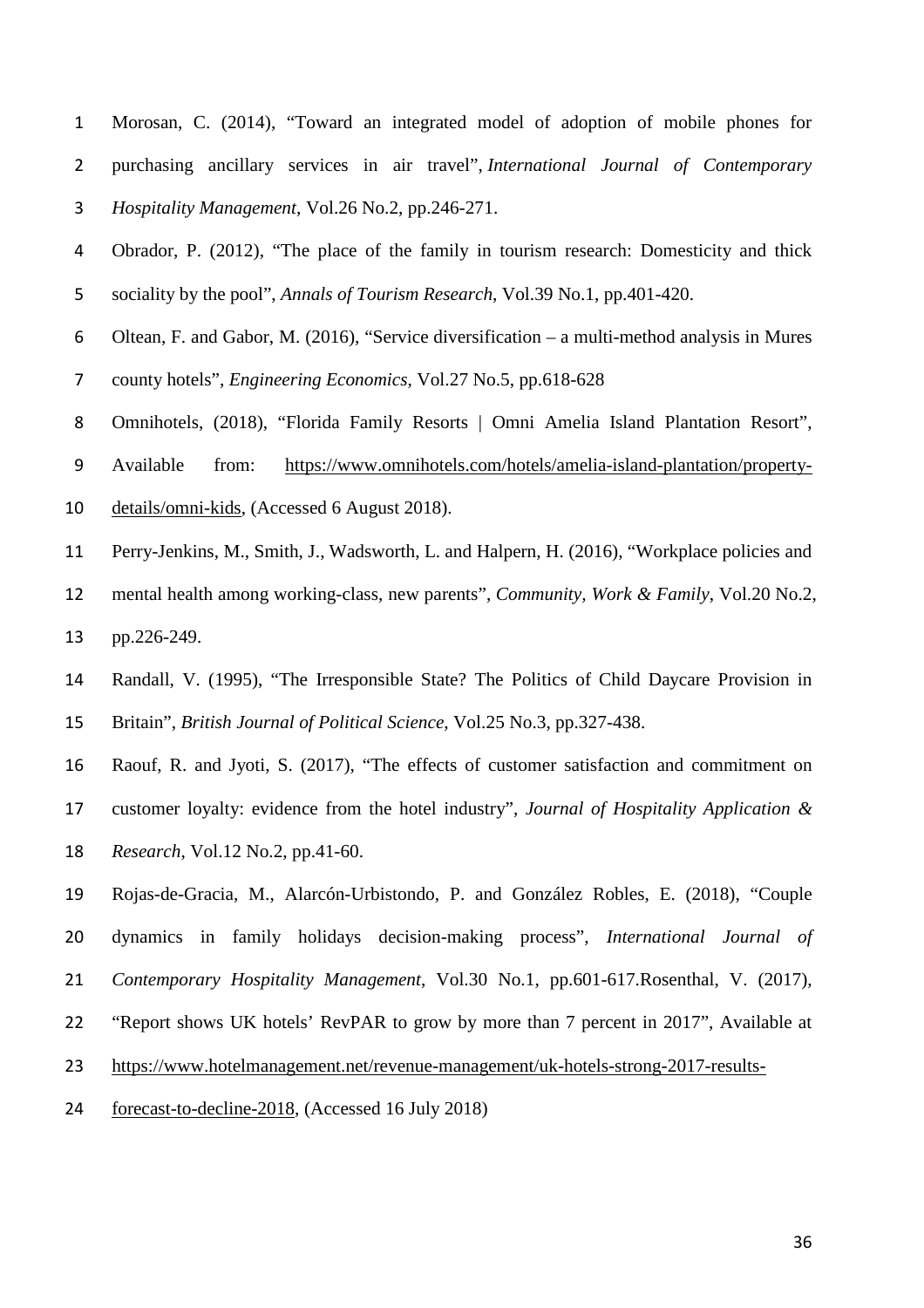- Saunders, M., Lewis, P. and Thornhill, A. (2012), *Research methods for business students*,
- Pearson, Harlow (Essex).
- Schanzel, H.A. and Yeoman, I. (2015), "Trends in family tourism", *Journal of Tourism*
- *Futures*, Vol.1 No.2, pp.141-147.
- Schanzel, H., Yeoman, I. and Backer, E. (2012), *Family tourism: Multidisciplinary perspectives*, Channel View Publications, Bristol.
- Shaw, S.M. and Dawson, D. (2001), "Purposive leisure: Examining parental discourses on
- family activities", *Leisure sciences*, Vol.23 No.4, pp.217-231.
- Shdaimah, C. and Palley, E. (2018), "Elusive public support for us child care policy",
- *Community, Work & Family*, Vol.21 No.1, pp.53-69.
- Small, J. and Harris, C. (2014), "Crying babies on planes: Aeromobility and parenting",
- *Annals of Tourism Research*, Vol.48, pp.27-41.
- Smith, R. (2013), *The negro family in British Guiana: Family structure and social status in the villages*, Routledge.
- TUI Family Life, (2018), "TUI FAMILY LIFE | Thomson now TUI", Available from:
- <https://www.tui.co.uk/holidays/family-life> , (Accessed 15 August 2018).
- Van Balen, F. and Bos H. (2009), "The social and cultural consequences of being childless in
- poor resource areas", *Facts Views Vis Obgyn*. Vol.1 No.2, pp.106-121
- Veal, A. (2011), *Research methods for leisure &* tourism, Pearson Education Limited, Harlow.
- Vinerean, S., Cetina, L. and Dumitrescu, L. (2013), "Modeling Employee Satisfaction in
- Relation to CSR Practices and Attraction and Retention of Top Talent", *Expert Journal of*
- *Business and Management*, Vol.1 No.1, pp.4-14.
- Vincent, C., Braun, A. and Ball, S.J. (2008), "Childcare, choice and social class: Caring for
- young children in the UK", *Critical Social Policy*, Vol.28 No.1, pp.5-26.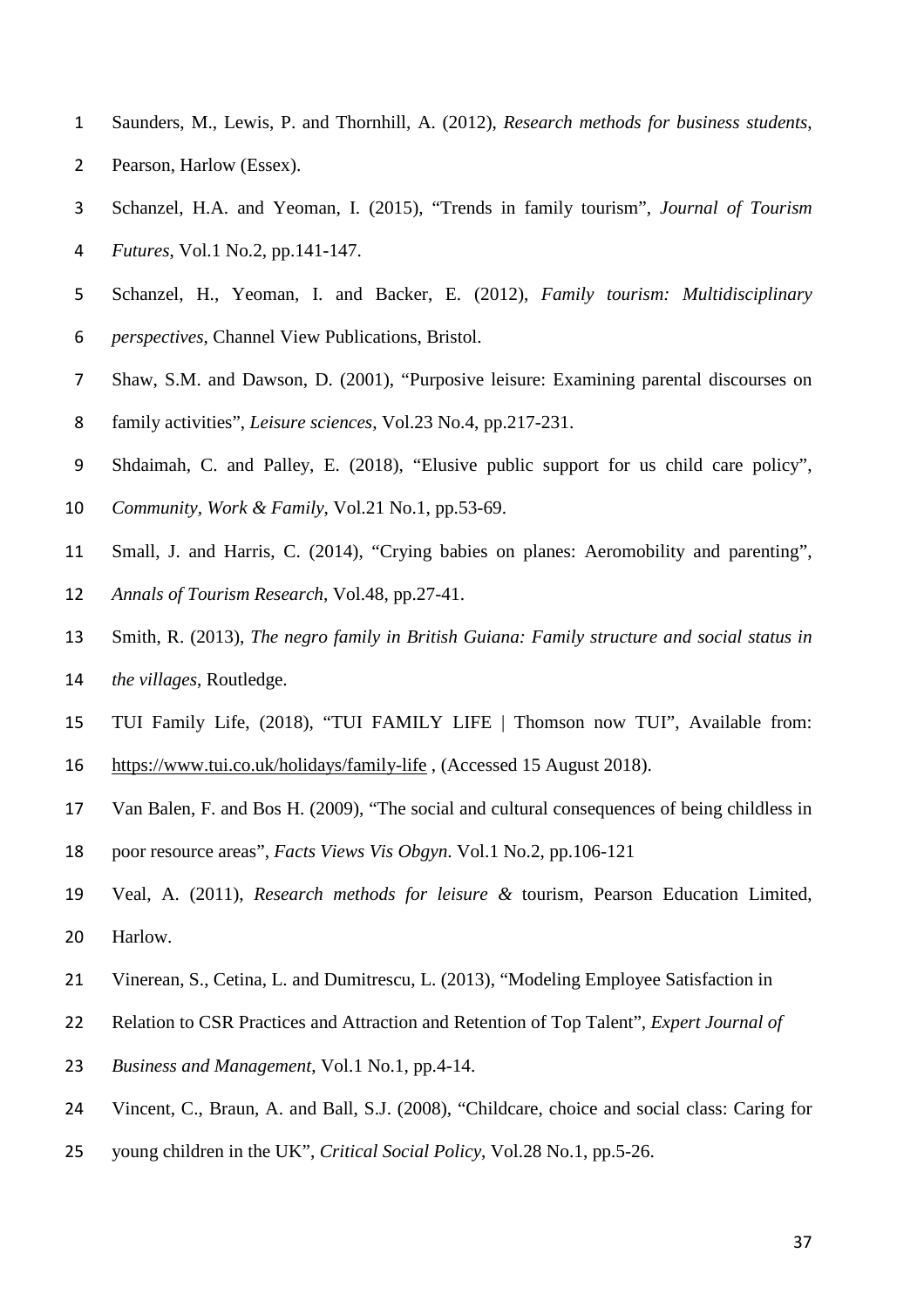| $\mathbf{1}$ | Visitbritain, (2015), "Family |  | tourism', Vistbritain'', Available                                                        | at |
|--------------|-------------------------------|--|-------------------------------------------------------------------------------------------|----|
| 2            |                               |  | http://www.tourisminsights.info/ONLINEPUB/VISITBRITAIN/VB%20PDFS/VISITBRITA               |    |
| 3            |                               |  | IN%20(2004),%20Family%20Tourism,%20VisitBritain,%20London.pdf., (Accessed 16 July         |    |
|              | $4\quad 2018.$                |  |                                                                                           |    |
| 5            |                               |  | Wang, K.C., Hsieh, A.T., Yeh, Y.C. and Tsai, C.W. (2004), "Who is the decision-maker: the |    |

parents or the child in group package tours?" *Tourism Management*, Vol.25 No.2, pp.183-194.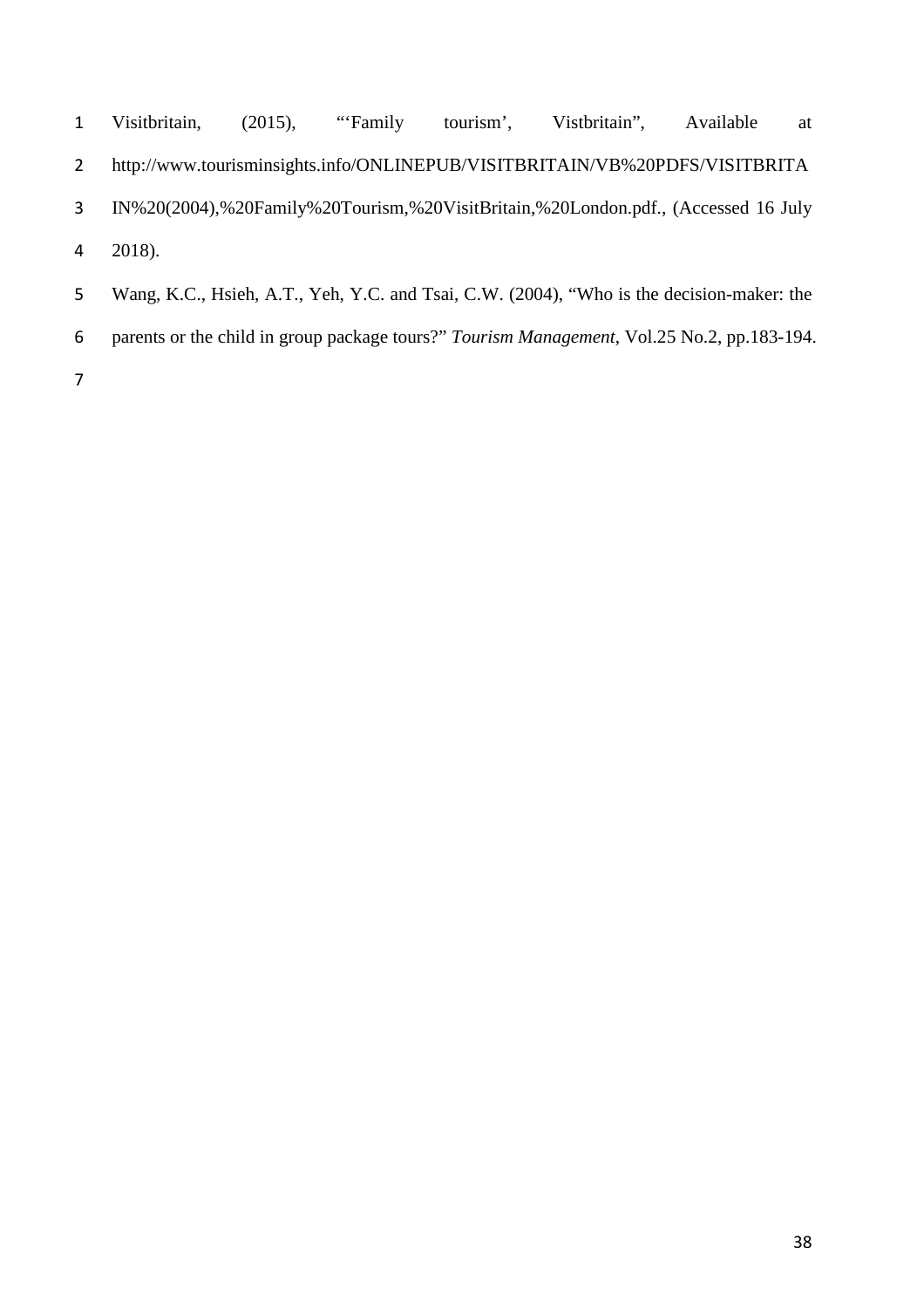- 1 Figure 1. Coding structure with themes, codes, and percentage of text passages accredited<br>2 to each code (only themes that have been mentioned by over 10% of participants are listed)
- 2 to each code (only themes that have been mentioned by over 10% of participants are listed)